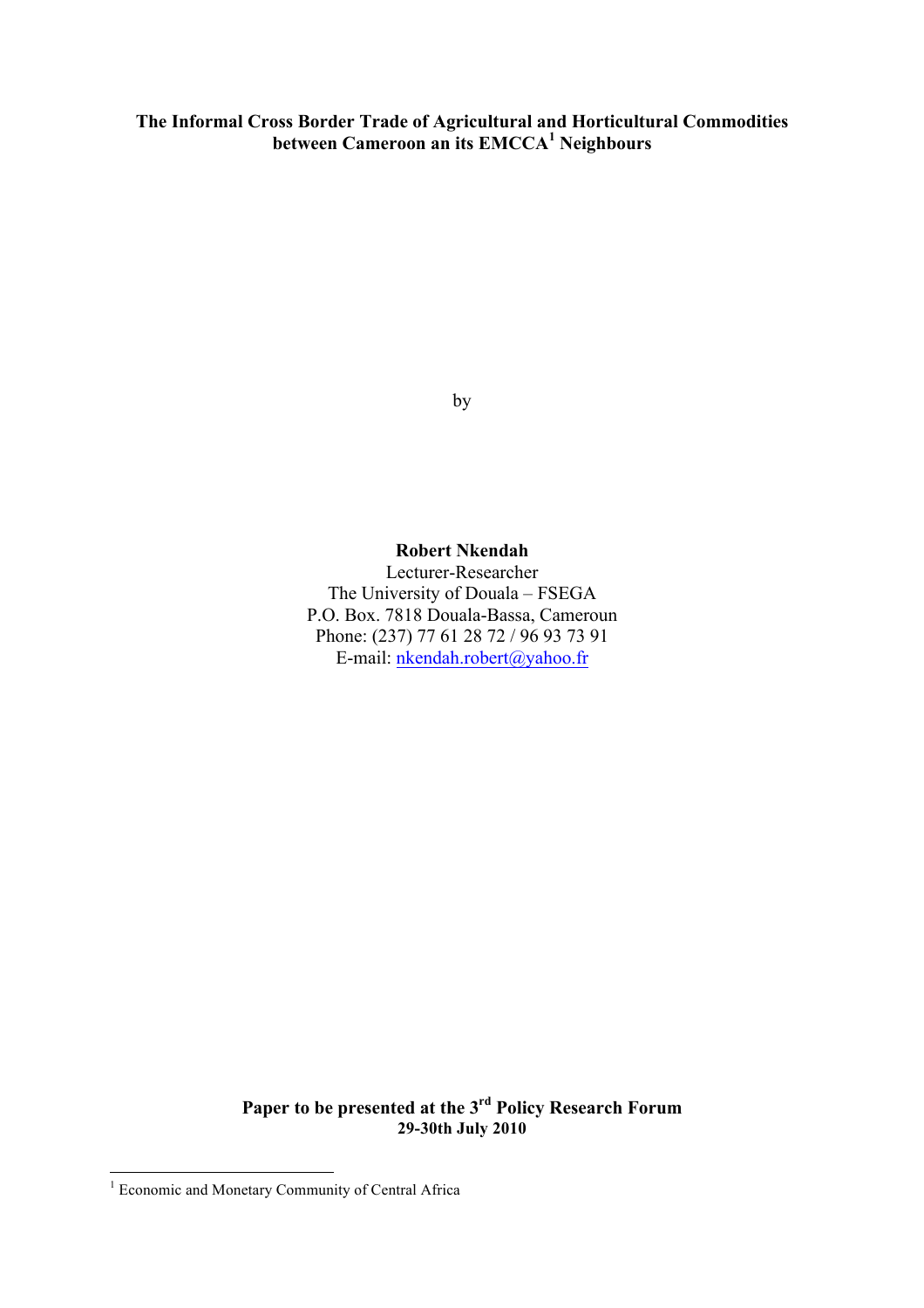| 17                                                                           |  |
|------------------------------------------------------------------------------|--|
| CAMEROON BORDER MARKETS OR "REAL MARKETS" WITH ITS CEMAC                     |  |
|                                                                              |  |
|                                                                              |  |
| Coordination and contractual relations on the border markets of Cameroon  19 |  |
|                                                                              |  |
| FINANCE SOURCES OF INFORMAL CROSS BORDER TRADERS  22                         |  |
|                                                                              |  |
|                                                                              |  |
|                                                                              |  |
|                                                                              |  |
|                                                                              |  |
|                                                                              |  |
|                                                                              |  |
| OFFICIAL AND UNOFFICIAL COST AND BENEFITS OF INFORMAL TRADE 24               |  |
|                                                                              |  |
| ESTIMATION OF VOLUMES AND VALUES OF INFORMAL BORDER TRADE 26                 |  |
|                                                                              |  |
|                                                                              |  |
|                                                                              |  |
| COMPARISON OF ESTIMATED FIGURES OF INFORMAL TRADE WITH THOSE                 |  |
|                                                                              |  |
| REASONS FOR DEVELOPMENT OF INFORMAL TRADE IN THE CEMAC 30                    |  |
|                                                                              |  |
|                                                                              |  |
|                                                                              |  |
|                                                                              |  |
|                                                                              |  |
|                                                                              |  |
|                                                                              |  |
|                                                                              |  |

# Contents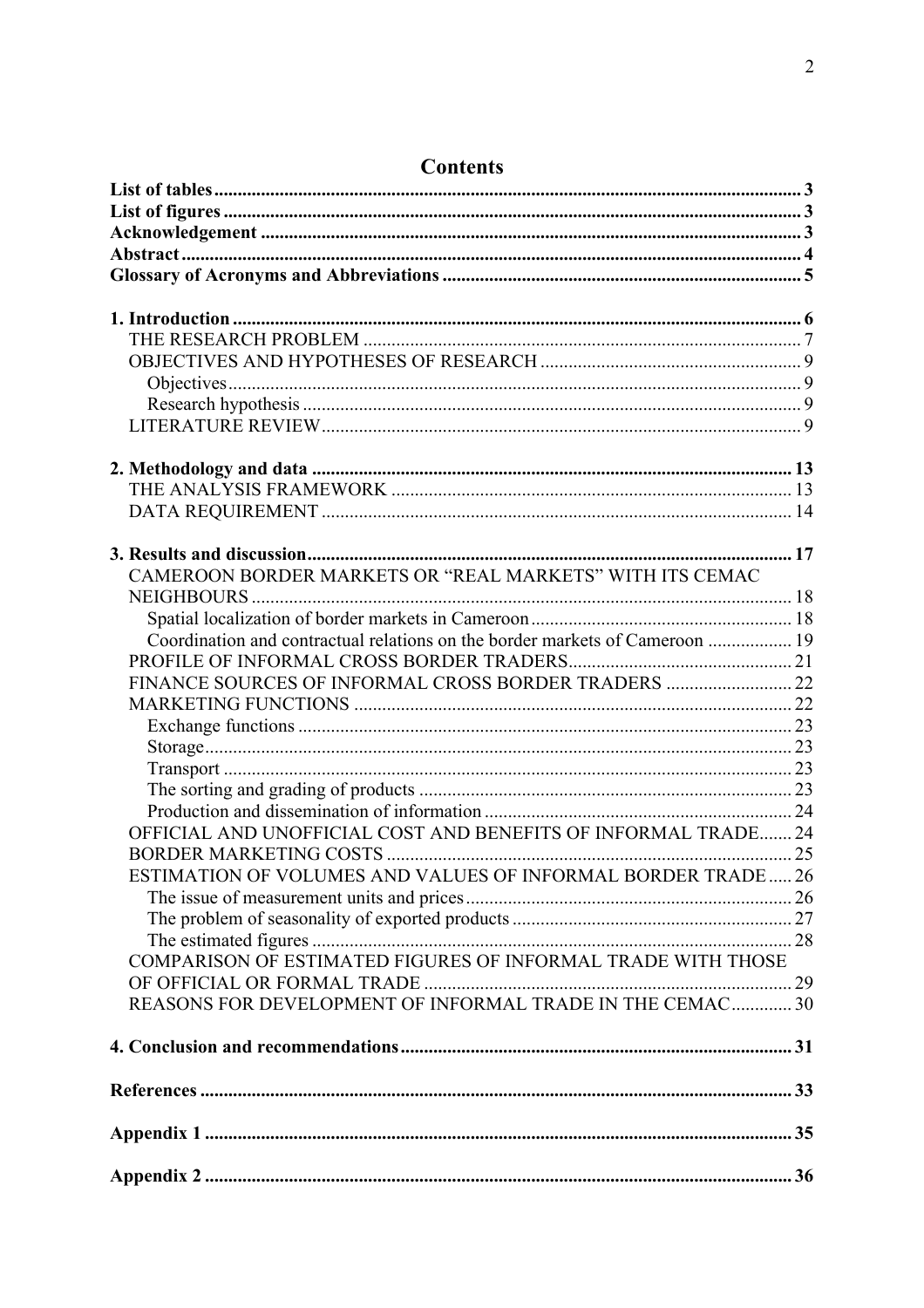# **List of tables**

Table 2.1 Markets and border points surveyed

Table 2.2: Records of monitoring cross-border markets surveyed

Table 3.1: Characteristics of border markets between Cameroon and its neighbours

Table 3.2: Characteristics of informal cross-border traders

Table 3.3: Average annual expenditures of informal cross-border traders

Table 3.4: Quantity and estimated values of agricultural and horticultural products exported from Cameroon to its neighbours CEMAC, 2008

Table 3.5: Comparison of formal and informal trade between Cameroon and other CEMAC countries.

#### **List of figures**

Figure 1.1: Evolution of Trade Balance (in volume) between Cameroon and other CEMAC countries

Figure 3.1: Evolution of export prices (CFAF / kg) during the year of some agricultural and horticultural commodities from Cameroon to its CEMAC neighbours.

Figure 3.2: Seasonality of some agricultural and horticultural commodities exported from Cameroon to its CEMAC neighbours.

#### **Acknowledgement**

We thank the AERC for agreeing to fund this research and all those who contributed to this report.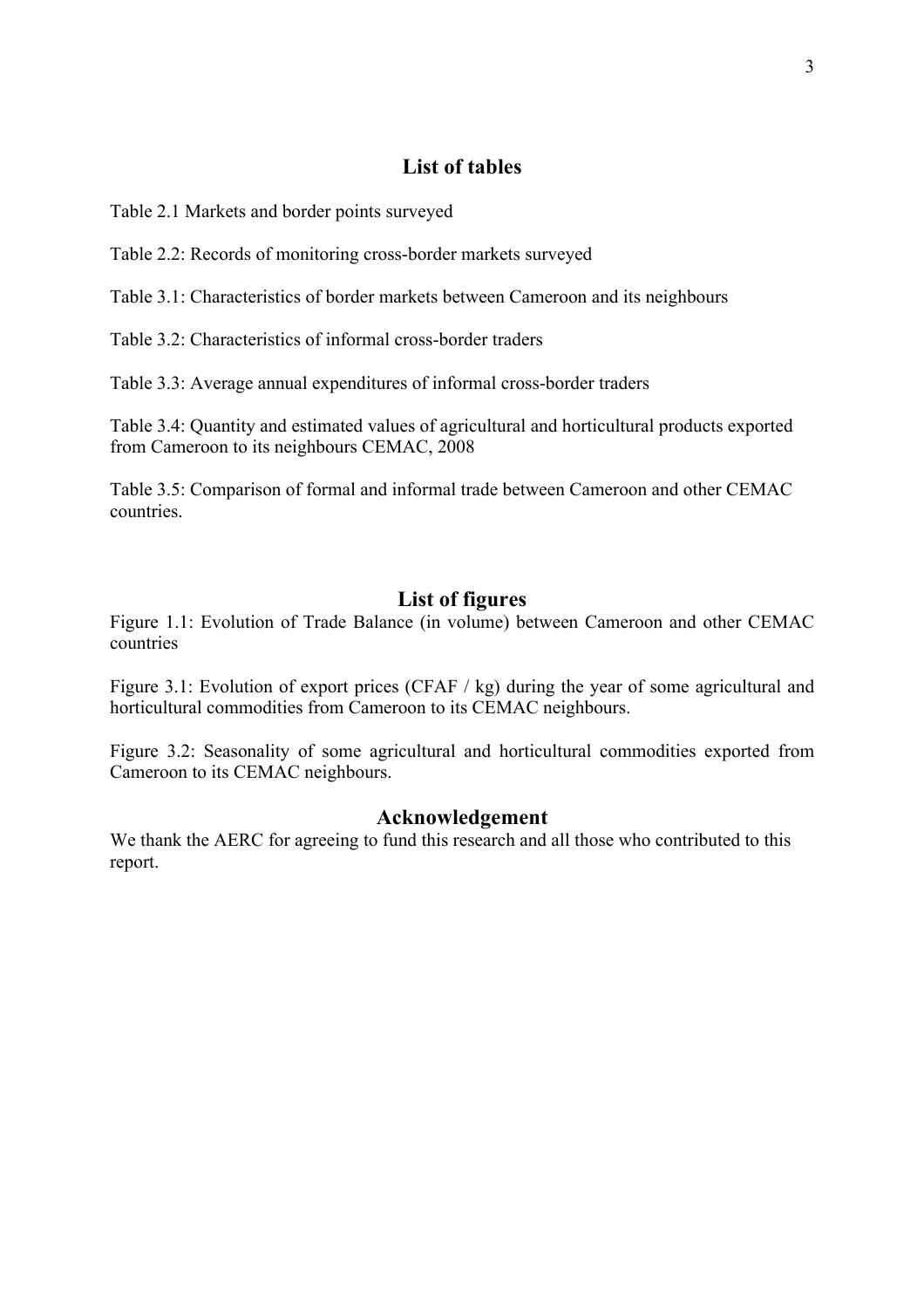#### **Abstract**

Cameroon is the first trading partner of the Economic and Monetary Community of Central Africa (CEMAC) countries. Despite belonging to the same sub-regional organisation, the formal trade ties between Cameroon and its neighbours have been hampered by a combination of factors that have spurred the growth of informal (unrecorded) trade. Interest in cross-border trade of agricultural and horticultural commodities between Cameroon and its neighbours has been overwhelming, but knowledge of its magnitude, determinants, and consequences remains inadequate, leading not only to undervaluation of figures in the national accounts, but also inhibiting formulation of appropriate policies and strategies to exploit its potential impact, particularly on food security. Using a monitoring method of cross-border flows of informal trade, the study aims to estimate the volume / value of informal (unrecorded) crossborder trade between Cameroon and its CEMAC's neighbours and compare it with the official trade. The results indicate that in 2008 a volume of just over 155 000 tons of agricultural and horticultural commodities has been shipped from Cameroon to its neighbours in the CEMAC for an estimated value of almost 38 billion CFA francs. The comparison in relative terms shows that 96% of the official trade is informal or unrecorded and mainly include agricultural and horticultural commodities. The explanation of the importance of this informal cross border trade includes numerous factors that range from cultural and family ties of people sharing borders to other development constraints of formal trade through the 1990s economic crisis with its adverse effects on employment and inflation.

*Keywords:* Informal cross-border trade, agricultural products, CEMAC countries.

#### **JEL Classification: F150**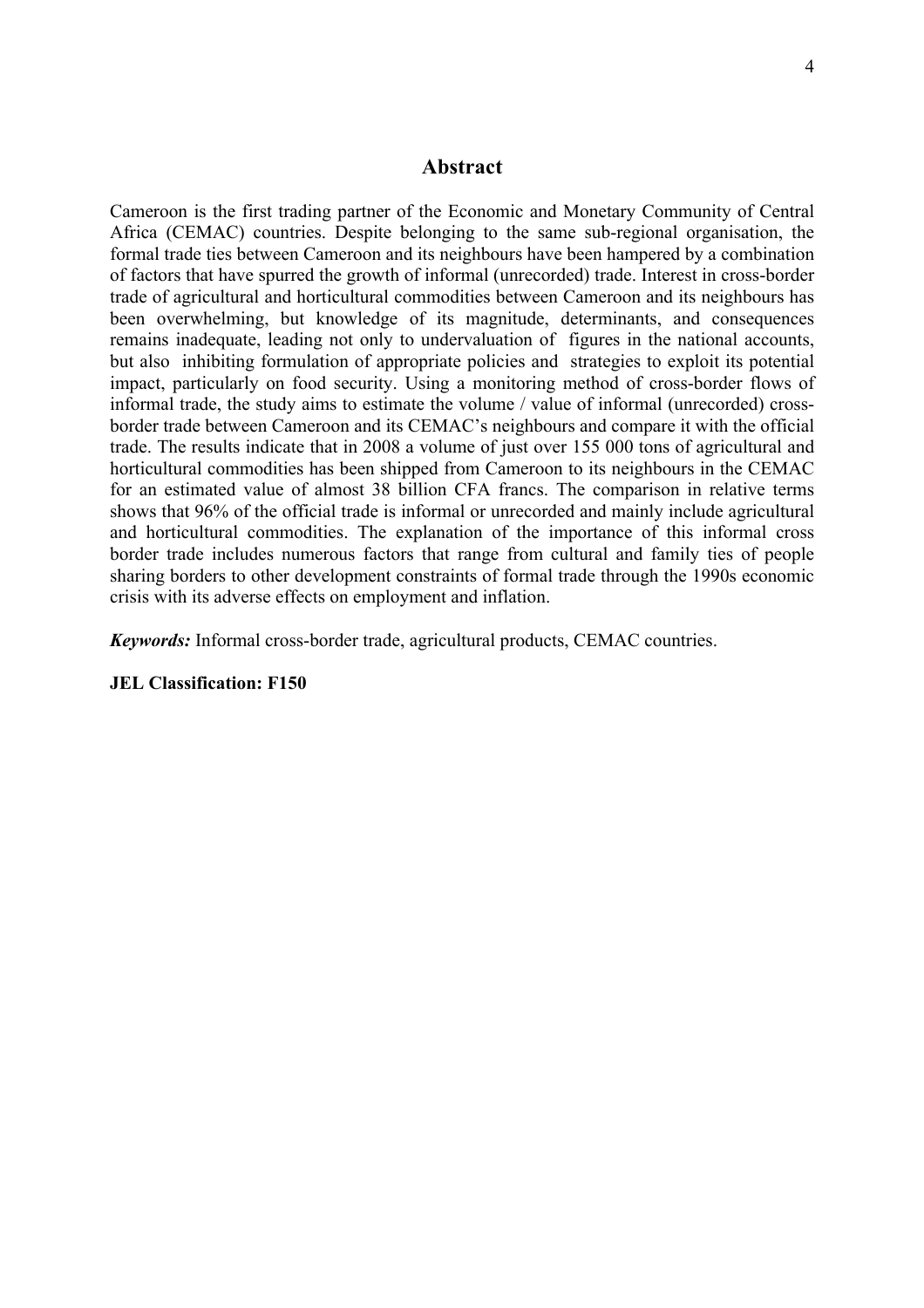# **Glossary of Acronyms and Abbreviations**

| <b>SSA</b>       | Sub-Saharan Africa                                              |
|------------------|-----------------------------------------------------------------|
| <b>BEAC</b>      | Central Bank of Central Africa States                           |
| <b>CEMAC</b>     | Economic and Monetary Community of Central Africa States        |
| <b>CEEAC</b>     | Economic Community of Central Africa States                     |
| <b>CEA-BSRAC</b> | African Economic Commission, Central Africa Sub-regional Office |
| <b>CCI</b>       | <b>International Trade Centre</b>                               |
| <b>CIRAD</b>     | International Centre for Agronomic Research for Development     |
| <b>AERC</b>      | African Economic Research Consortium                            |
| <b>DESA</b>      | Direction of Surveys and Agricultural Statistics                |
| <b>ESG</b>       | High School of Management                                       |
| <b>FAO</b>       | Food and Agricultural Organization                              |
| <b>FSEGA</b>     | Faculty of Economic and Applied Management                      |
| <b>CFA</b>       | French Franc Community in Africa                                |
| <b>INS</b>       | National Institute of Statistics                                |
| IR               | Regional Integration                                            |
| <b>MINADER</b>   | Ministry of Agriculture and Rural Development                   |
| <b>NP</b>        | New Proposal                                                    |
| <b>PNUD</b>      | United Nations for Development Program                          |
| <b>CAR</b>       | Central Africa Republic                                         |
| <b>SADC</b>      | Southern Africa Development Community                           |
| <b>UDEAC</b>     | Trade and Economic Union of Central Africa                      |
| <b>UEMOA</b>     | Economic and Monetary Union of West African States              |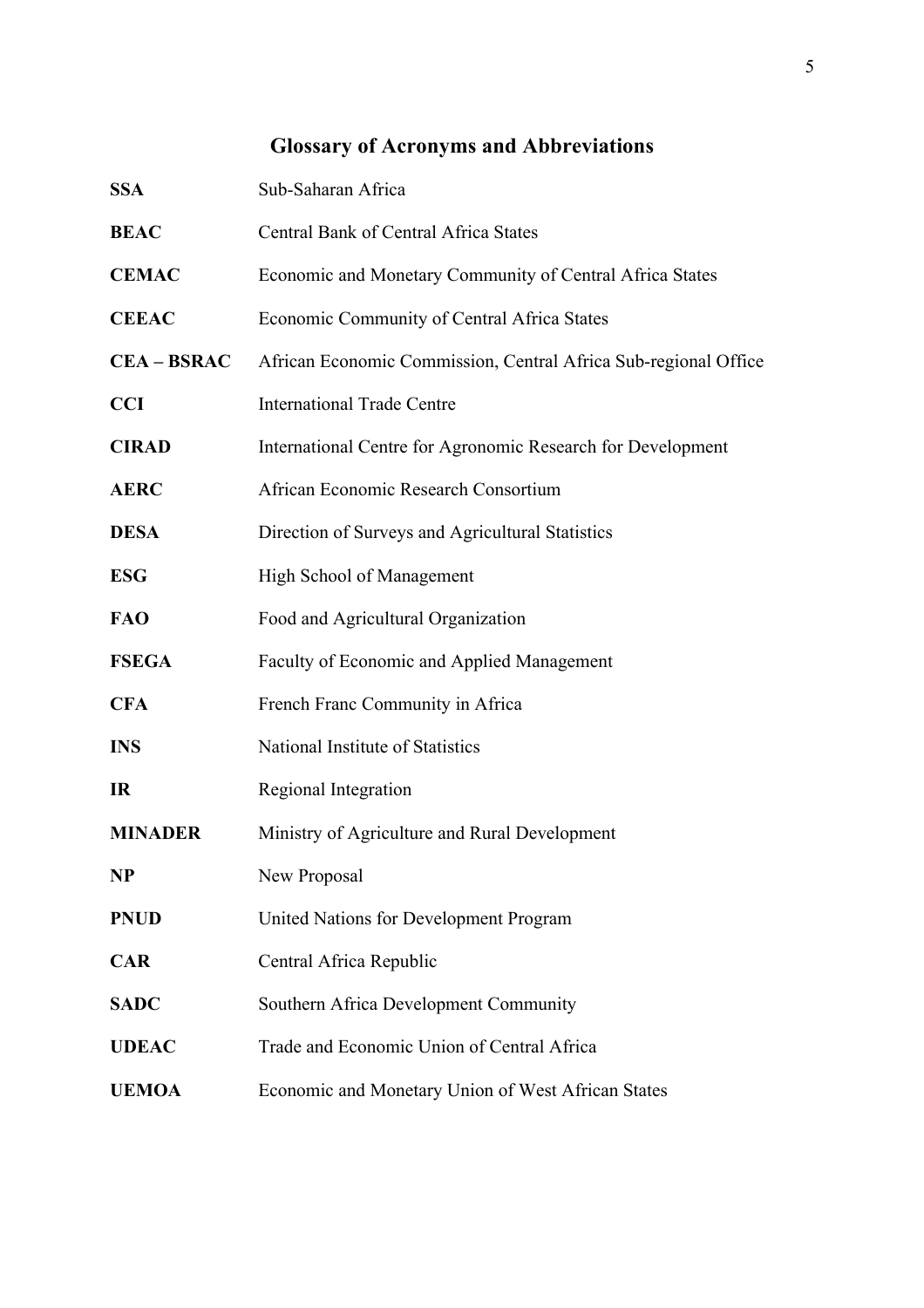### **1. Introduction**

In Central Africa, the 80s is considered as a turning point between the boom experienced by the countries of the CEMAC sub-region since their independence and the economic crisis whose consequences is the development of informal trade in General.

For some people, the informal trade is a factor of development that must be encouraged and incorporated into development strategies of countries, including poverty reduction. Others see it as a phenomenon on the fringes of the State law of which the withdrawal from regulating it, in addition to tax evasion that it generates, makes it an unfair competitor in the formal sector.

In all cases, the issue is concerning the Economic and Monetary Community of Central Africa (CEMAC) which one of its objectives is the promotion of trade within the Community. In line with this objective, CEMAC has included in its priorities, a study of informal trade in its member states to better identify the volume of trade within CEMAC.

In fact, the CEMAC in general and Cameroon in particular need a careful study whose objective would be to assess and present data based on actual statistics, the trade volume of informal trade conducted between States since under the current economic environment, the informal economy tends to accentuate as noted by Aryeetey (2009) in this quote: "*Contrary to what a large part of the early literature on development, informal economy has not only persisted but also increased in many developing countries, particularly in Africa. With increasing globalization and openness of economies and the current economic crises, it is almost certain that the informal economy, once again, continue to act as a safety net for many displaced workers from formal employment. A key component of this perspective in Africa will be to improve the data collection on informal economy with the objective to identify the segments of the informal market that can be targeted with appropriate policies*"

This research aims to help achieve this overall objective by looking a particular case: the informal or unrecorded cross-border trade of agricultural and horticultural commodities between Cameroon and CEMAC neighbouring countries.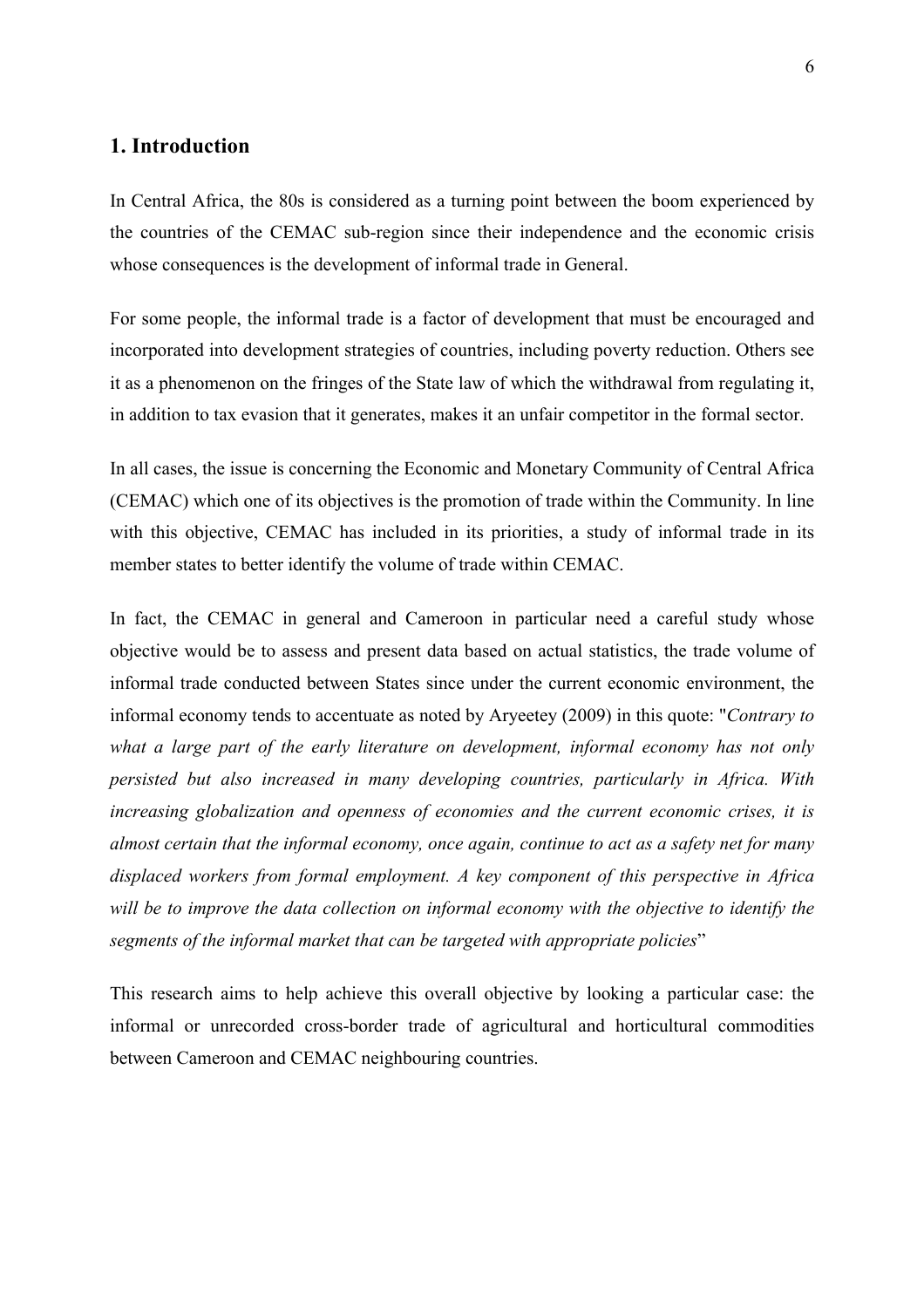### *THE RESEARCH PROBLEM*

Research on informal trade has been an abundant literature (World Bank, 1989; Musonda, 1995; Ongaro, 1995 Ackello-Ogutu, 1997, Bennafla, 2002). Although informal trade takes different forms and is known under different names (for example, unrecorded trade, illegal trade, unofficial trade, underground trade, part of parallel market activity, the activities of black market, trade subject of over-and under-invoicing, smuggling or hoarding), he is best characterized by its non-inclusion in the national accounts of a country or region in terms of its domestic and International trade (Aryeetey, 2009).

The omission of informal trade may give wrong signals to those responsible for the definition of economic policies and distorts perceptions of the business environment for investors. In Central Africa, the description of cross-border flows includes informal trade (unrecorded) and official trade (recorded) since it is impossible to discuss one without mentioning the other (Bennafla, 2002). Although the author recognizes that the volume of formal trade intra-CEMAC is low in tonnage and value, at least compared to the foreign trade of each country, the fact remains that the volume of informal trade (not registered) is very high. For example, it is estimated that food-trafficking from Cameroon to Gabon would be the order of 30 000 tonnes per year (Bennafla, 2002). Moreover, there is also an intensification of informal crossborder trade from Cameroon to other countries of the CEMAC (Equatorial Guinea, CAR, and Chad) and no research has yet attempted to estimate their volumes and values.

Cameroon is the largest trading partner "CEMAC" of each member country. Because it has a relatively diversified industrial base, it exports through official or fraudulent channels, manufactured goods (mainly to Chad, CAR and Equatorial Guinea). The list of Cameroon industrial goods released to CEMAC is long. These include consumer goods (beer breweries in Cameroon, mineral water, etc.), building materials, but also petroleum products. These commodities are spreading to the Congo, partly through official channels. Most of these products are goods that are not produced in neighbouring countries (matches, batteries, cement, etc.). In agriculture side, Cameroon is the nourishing breast of the sub-region countries in foods (tomatoes, plantains, fruits and vegetables, beans, etc.). In all cases, the trade balance is in favour of Cameroon in intra CEMAC flows (Figure 1.1) except the Equatorial Guinea and to a lesser extent the Congo from 2005 that is a country of transit for imported products (red wine, cigarettes, etc.) from around the world in the direction of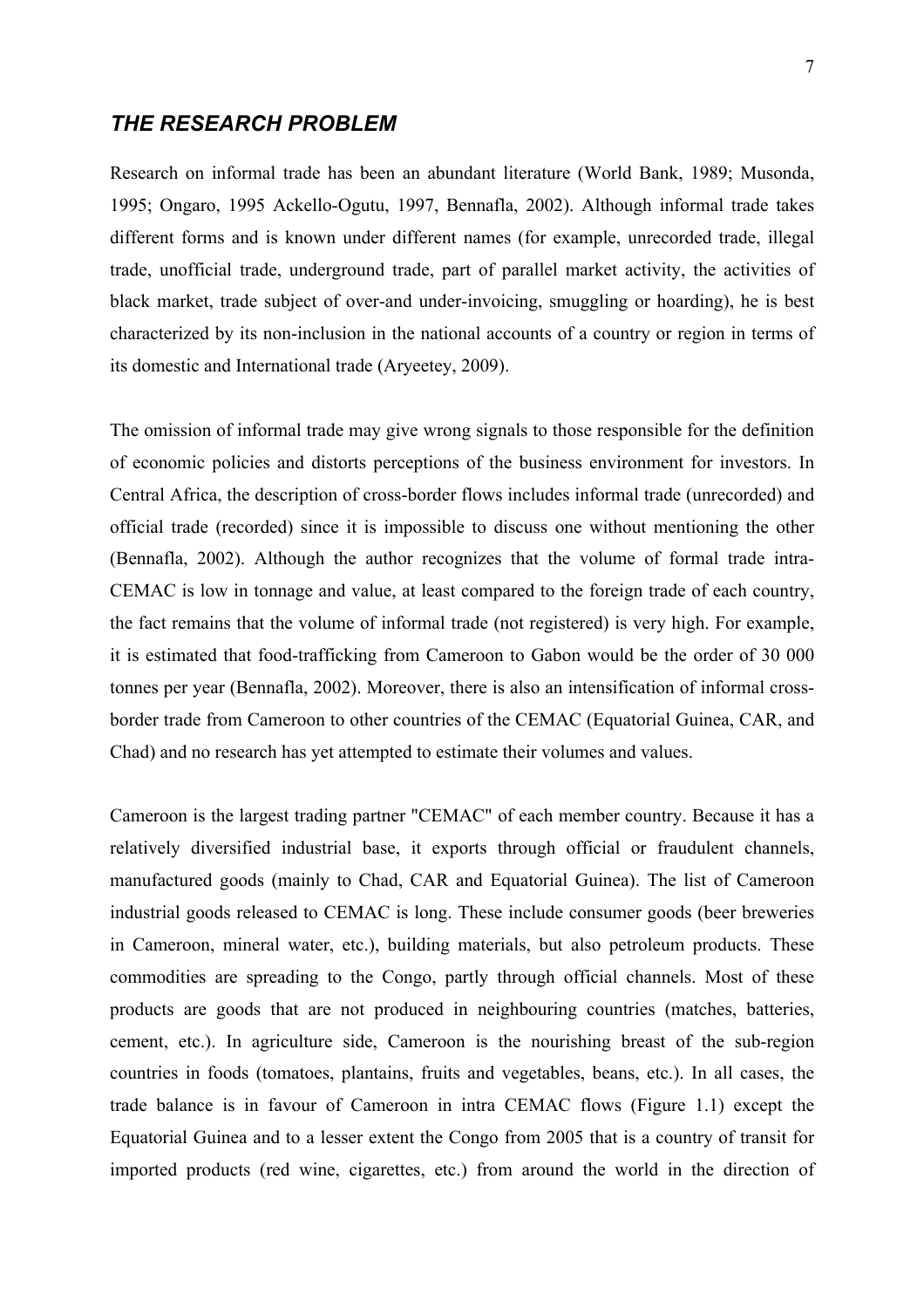Cameroon. But when we look only to agricultural products, one finds that Cameroon's exports to these two countries are far superior to imports.



Figure 1.1: Evolution of Trade Balance of Cameroon (in volume) vis-à-vis other countries of the CEMAC

Despite the obvious presence of cross-border trade from Cameroon to its neighbours in the CEMAC, little is known about the volume and/or exact value of the unrecorded flows subject to such trade. According to MINADER-DESA (2008), the unrecorded flows generally include agricultural and horticultural products because the Cameroon Customs are not interested in quantitative data of foodcrops. A lack of knowledge of the magnitude in volume or value of this unrecorded or informal trade, not only may lead to poor incorporation of figures into national account, but also prevent the formulation of appropriate policies and strategies to measure its potential impact, particularly on food security at national and sub-regional level.

Furthermore, although the Cameroon and its neighbours are important trading partners and belong to the same sub-regional grouping which is the CEMAC, there are still major constraints to the development of formal trade. It is widely accepted that the estimated volume of informal trade (unrecorded) between Cameroon and its neighbours is likely to be important and vital to the sub-region, but many questions remain unanswered: What commodities are traded and what are the quantities and values? What are the profiles of traders in the informal cross-border trade and the constraints they face, such as transportation, information, financing, etc.? What economic policy measures should be taken by the Governments of the CEMAC member countries, both individually and at community level to strengthen the formal trade and improve the business climate in the sub-region?

Source: Constructed by the authors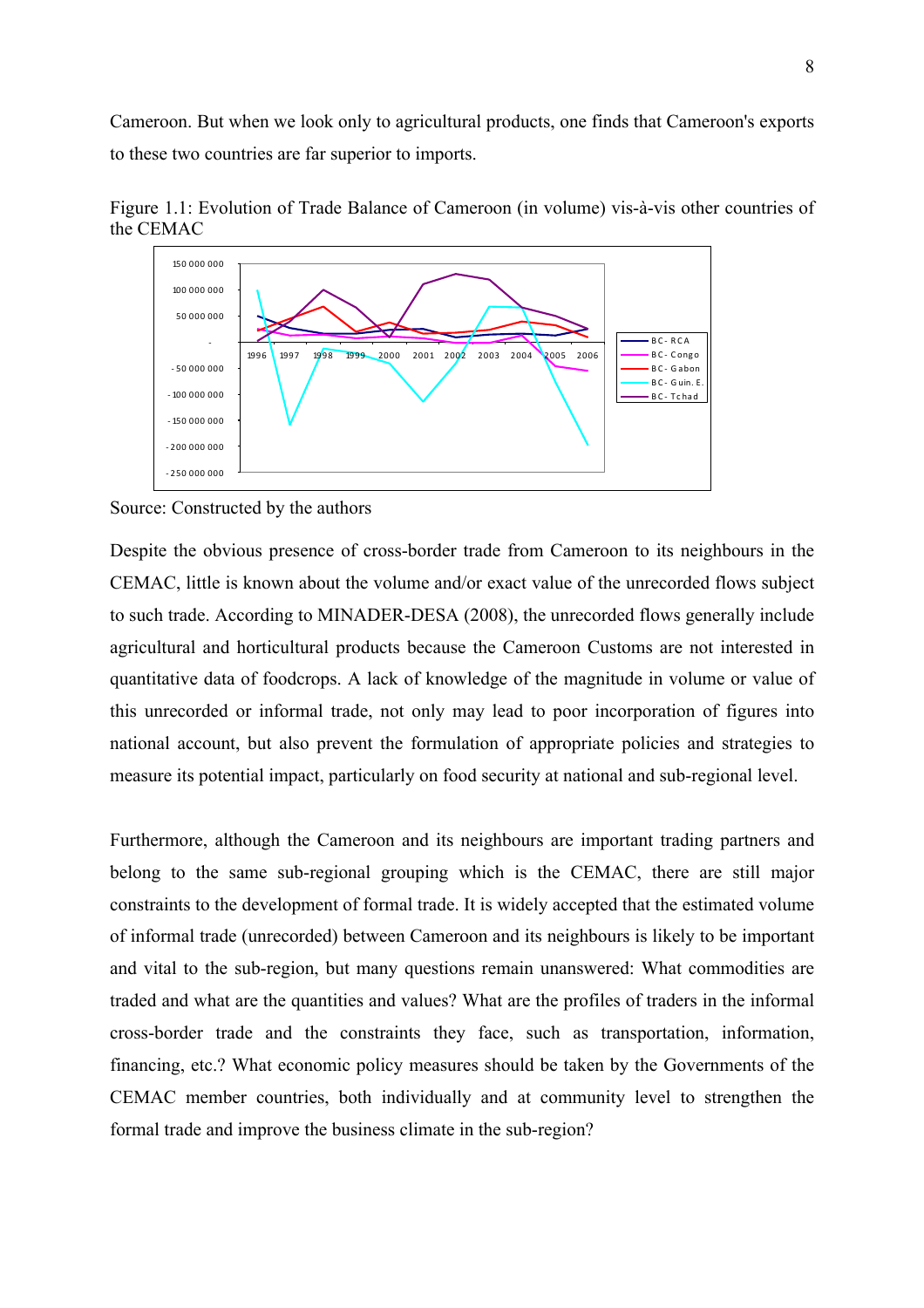This report is organized into three chapters. After this introduction chapter where we present successively the research problem, objectives and research hypotheses, literature review, the second chapter is devoted to the methodology so that the third chapter presents the results and their discussions. The report ends with a conclusion where policy recommendations are made.

# *OBJECTIVES AND HYPOTHESES OF RESEARCH*

#### **Objectives**

The main objective of this research is to estimate the volume and value of informal cross border trade between Cameroon and its CEMAC neighbouring countries.

The specific objectives are to:

1) Estimate the volumes and values of informal cross-border trade of the main agricultural and horticultural products between Cameroon and its neighbours;

2) Make a comparative analysis of estimated volumes and values of informal trade with those of official trade, highlighting the determinants of the disparity between the two;

3) Find the reasons that explain the informal trade before recommend policies that should be taken to strengthen the formal trade between Cameroon and its neighbours.

#### **Research hypothesis**

*Hypothesis 1*: The estimated volume/value of informal cross-border trade between Cameroon and its neighbours is higher than the official trade.

*Hypothesis 2*: The determinants of this disparity are taxes and formal burdensome bureaucratic import and export promoting unrecorded trade.

# *LITERATURE REVIEW*

The literature specifically on informal cross border trade is usually discussed in the context of the informal economy in general that includes: conceptual issues regarding the definition of the informal economy, the role that the informal economy can play in the growth process and poverty reduction, the debate on the legalization of the informal economy, the reasons that explain informality and estimation of informal cross-border trade, etc..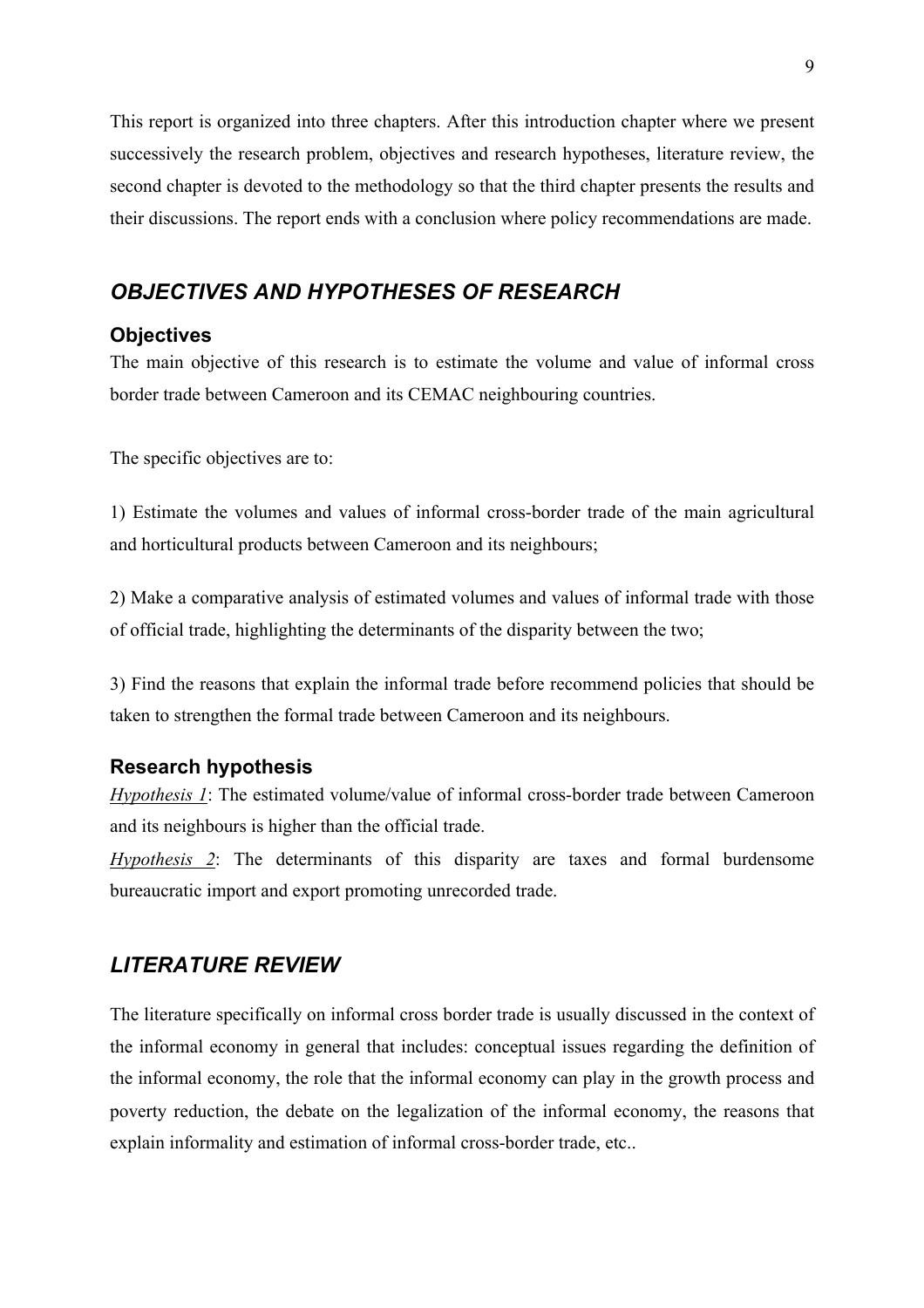Conceptually, the definition of the informal economy is no unanimity among researchers as pointed out so well Aryeetey (2009): "*The first studies of" informal sector "have sometimes been criticized for being vague because they have not clearly defined what the "informal sector" was. Conceptually, the informal economy focuses on activities that are under the form and structure, operating outside the bureaucratic controls, which are likely to be more insecure and less stable*". With regard to informal trade, it has been an abundant literature (Ongaro, 1995, Ackello-Ogutu, 1997, Bennafla, 2002). Although informal trade takes different forms and is known under different names (for example, unrecorded trade, illegal trade, unofficial trade, underground trade, part of parallel market activity, the activities of black market, trade subject of over-and under-invoicing, smuggling or hoarding), he is best characterized by its non-inclusion in the national accounts of a country or region in terms of its domestic and International trade.

The relationship between economic growth and the informal sector has always led to considerable interest at different points in time (Aryeetey 2009, Ranis and Stewart, 1999; Tokman, 2001). In the early days of the development economic, growth was viewed as growth of economic activities organized by the rapid industrialization through capital formation and expansion of domestic and external demand. Literally, the "informal sector" has been considered as a temporary situation that would disappear with economic growth take off. The expansion of the informal economy over several years and the deterioration of employment situation in many developing countries in sub-Saharan Africa, Latin America and the Caribbean have been regarded as the cause of low GDP growth (ILO, 2004). However, as shown by a number of recent studies (Becker, 2004), this positive relationship of the informal and economic growth is not always verified. In the cross-border trade of agricultural products between Cameroon and the CEMAC, the relationship between the informal and economic growth in the region is not fully established although recent years have found an increase of informal activities with a lower rate of growth in Cameroon and in other CEMAC countries except Equatorial Guinea (CEA-BSRAC, 2007).

The conceptual issues regarding economic growth and poverty are vast and varied. However, whether economic growth leads to poverty reduction or not is a question that has been debated for years among governments and economists. There are those who advocate growth at any price and those who suggest that the emphasis is made on policies that directly affect the poor. However, the impact of economic growth on the rate of poverty reduction depends the nature,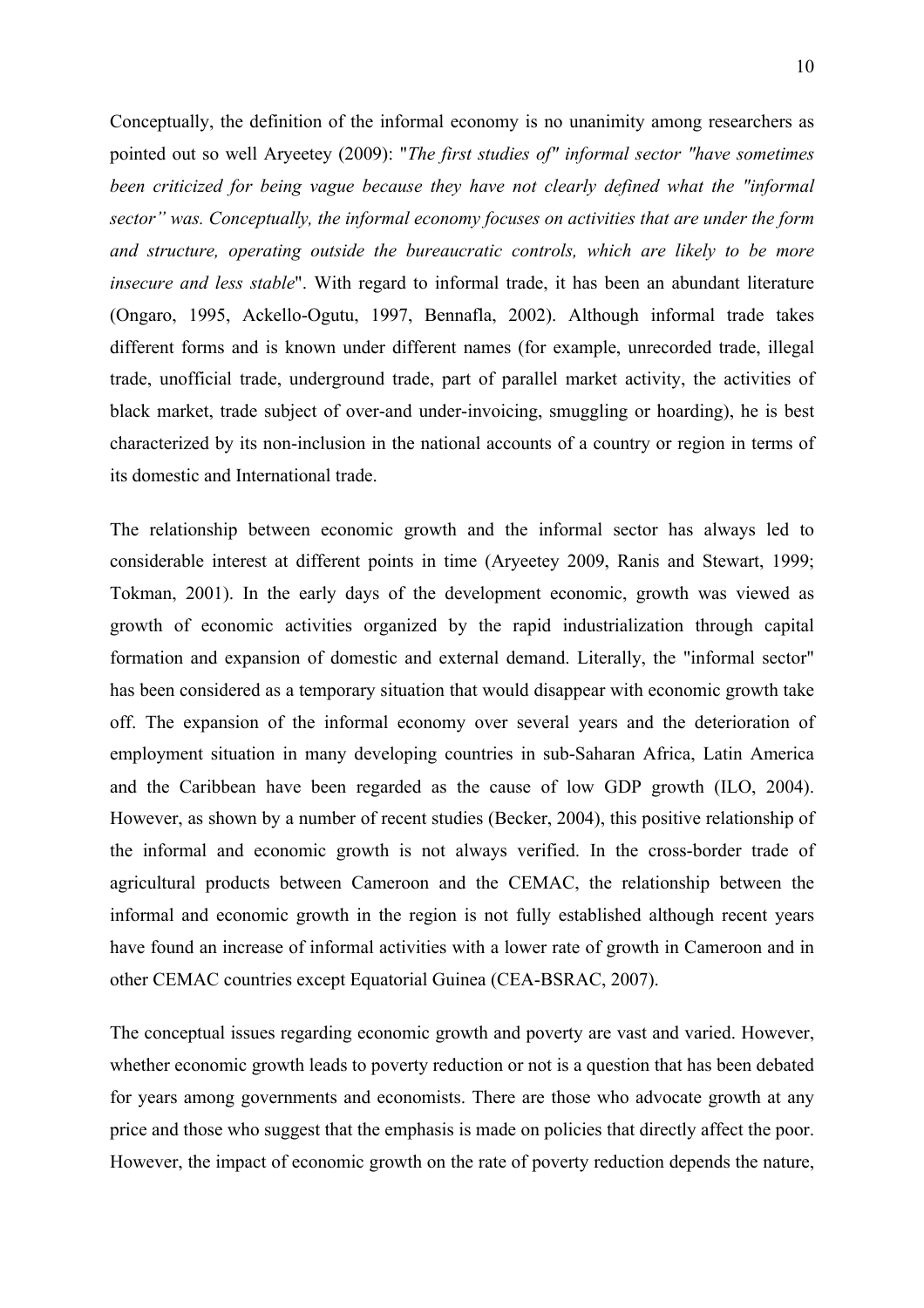strength and other characteristics of the linkages between growth and poverty at some point in time and in a country in particular (Aryeetey, 2009).

Concerning the debate on the legalization of the informal economy, the views are divided on a question: is the legalization of the informal sector is a prerequisite for economic growth? Some studies have argued that legalization of the informal economy is a precondition for faster growth because informal prevent growth and investment because of tax evasion that it entails (Fisman and Shang-Jin Wei , 2004; Arndt and Van Dunem, 2009). This position is born of the idea that informal enterprises operating outside of taxation and regulation and, consequently, have difficulty accessing credit, which limits the scope of their operations and their ability to exploit investment opportunities. In addition, the informal sector affects the ability of governments to raise revenues and, consequently, adversely affects public sector resources with their complementary role in financing private investment through infrastructure development or facilitation of the business environment is obvious (Loayza, 1996; Arndt and Tarp, 2008). In the case of informal cross-border trade between Cameroon and neighbouring countries of CEMAC, the problem of legalization remains unsolved and current (CEA-BSRAC, 2007).

On the question, why economic agents do encourage informal trade in disfavour of formal trade? In the case of the SADC member countries in East Africa, Ackello-Ogutu (1997) summarized these reasons as follows: it was stressed that the adoption of restrictive policies in many countries creates incentives for illegal trade. Restrictions such as tariffs on imports, quotas, exchange controls, state monopolies in certain businesses and export restrictions (such as currency declaration and obtaining licenses to export) create incentives for informal activities. The high tariffs and export taxes encourage smuggling and shortcomings of invoicing of imports and exports, primarily as a means to evade taxes. This leads to an underestimation of cross-border flows and a poor record of trade. The overvaluation of the currency resulting from exchange controls reduce export prices and thus act as implicit taxes on exports. The exchange controls contribute to distortions of official trade encouraging overcharging of imports and under invoicing of exports as a means of capital flight. This overestimates the official imports and underestimates exports. Smuggling has also been facilitated in the past by barter and the semi-convertibility of currencies in the border areas. Import licenses are often presented as a response to an overvalued currency, limiting the supply of imports and increases in domestic prices which offer incentives for black market in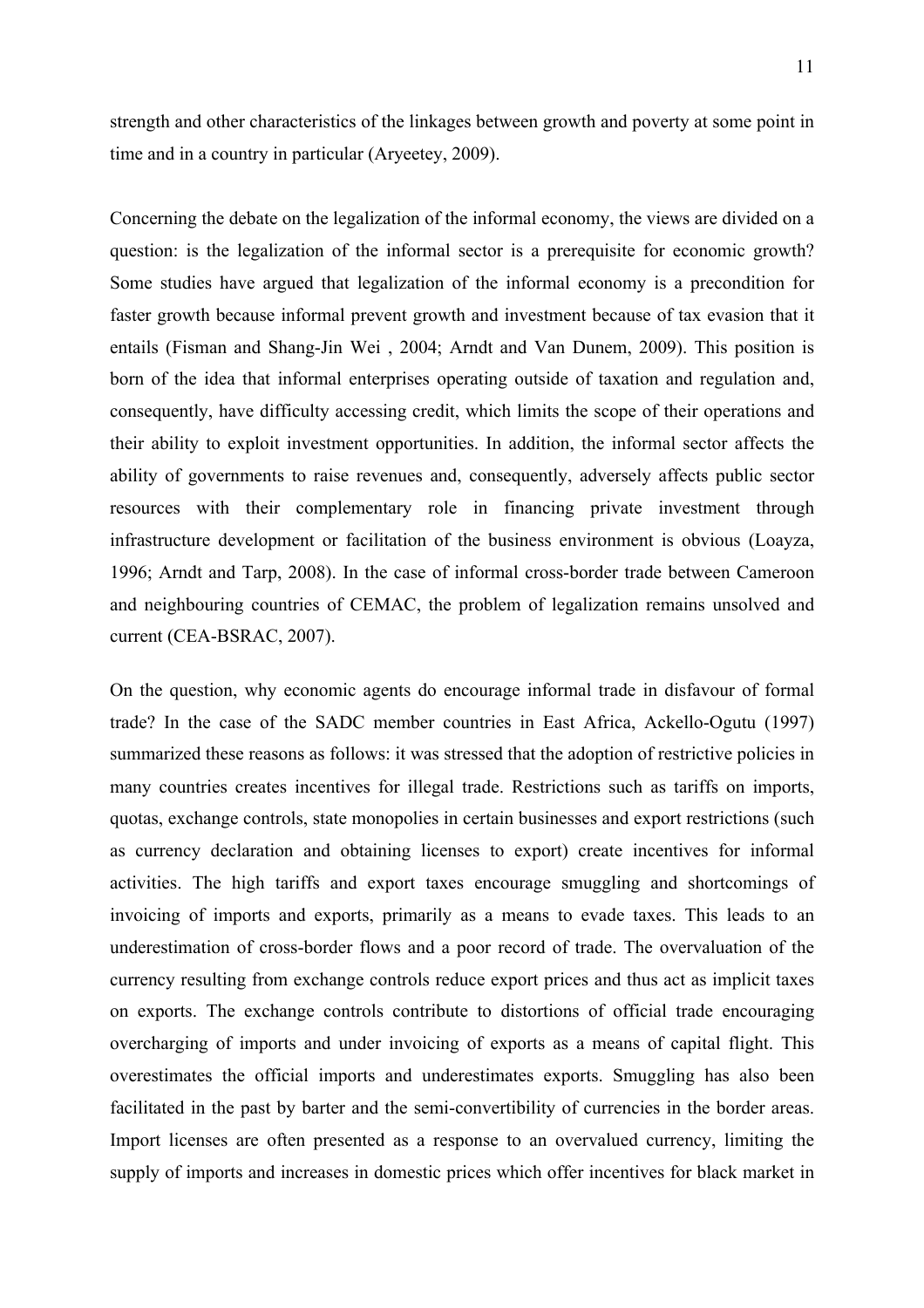smuggled goods. The relative price differentials between countries and also shortages in one country encourage informal trade across borders. The scarcity and shortages in some neighbouring countries create effective demand and high profits which make it extremely difficult to control smuggling. Other causes could be lack of coordination and partial implementation of structural adjustment programs and measures aimed at removing formal trade barriers.

In addition, certain events in the history of SSA countries in general and CEMAC in particular have prevented the "normal trade" to take its course. For example, civil wars in Uganda in the mid-1980s, Congo in the late 90s, CAR and Mozambique, which lasted nearly two decades, there are few events. Another important factor is drought. It is well known that the main foods are differently susceptible to drought. As production methods differ between countries and that consumption patterns of grain are more or less similar in SSA, increase cross-border trade in times of drought to mitigate the effects of production fall in countries affected by drought. At the CEMAC sub-region, several factors are advanced to explain the increasing activities of informal cross border trade including the urban cities (Libreville, Brazzaville, Douala, Yaounde, etc.), recurring socio-political instability, the inadequate physical infrastructure, trade liberalization, the HIV / AIDS and lack of employment (CEA-BSRAC, 2007).

Regarding the question on the estimation of volumes and values of cross-border informal trade, several researches were conducted in the case of Eastern Africa (Ogutu-Ackello, 1996; Macamo, 1999) showing that the volume of informal trade between Kenya and Uganda represents 150% of official trade between both countries. In central Africa in general and CEMAC in particular, researches were initiated to estimate the informal cross border trade between Cameroon and its neighbours (CIRAD-SCAC, 2007; MINADER-DESA, 2008). For now, the results of these researches are qualitative and explain, for one, the factors that underestimate cross-border trade and another one identifies agricultural products as well as volume and price. A quantitative research to estimate the volume/value of the informal crossborder trade between Cameroon and its neighbours is necessary to supplement the results of previous researches and is the subject of this research.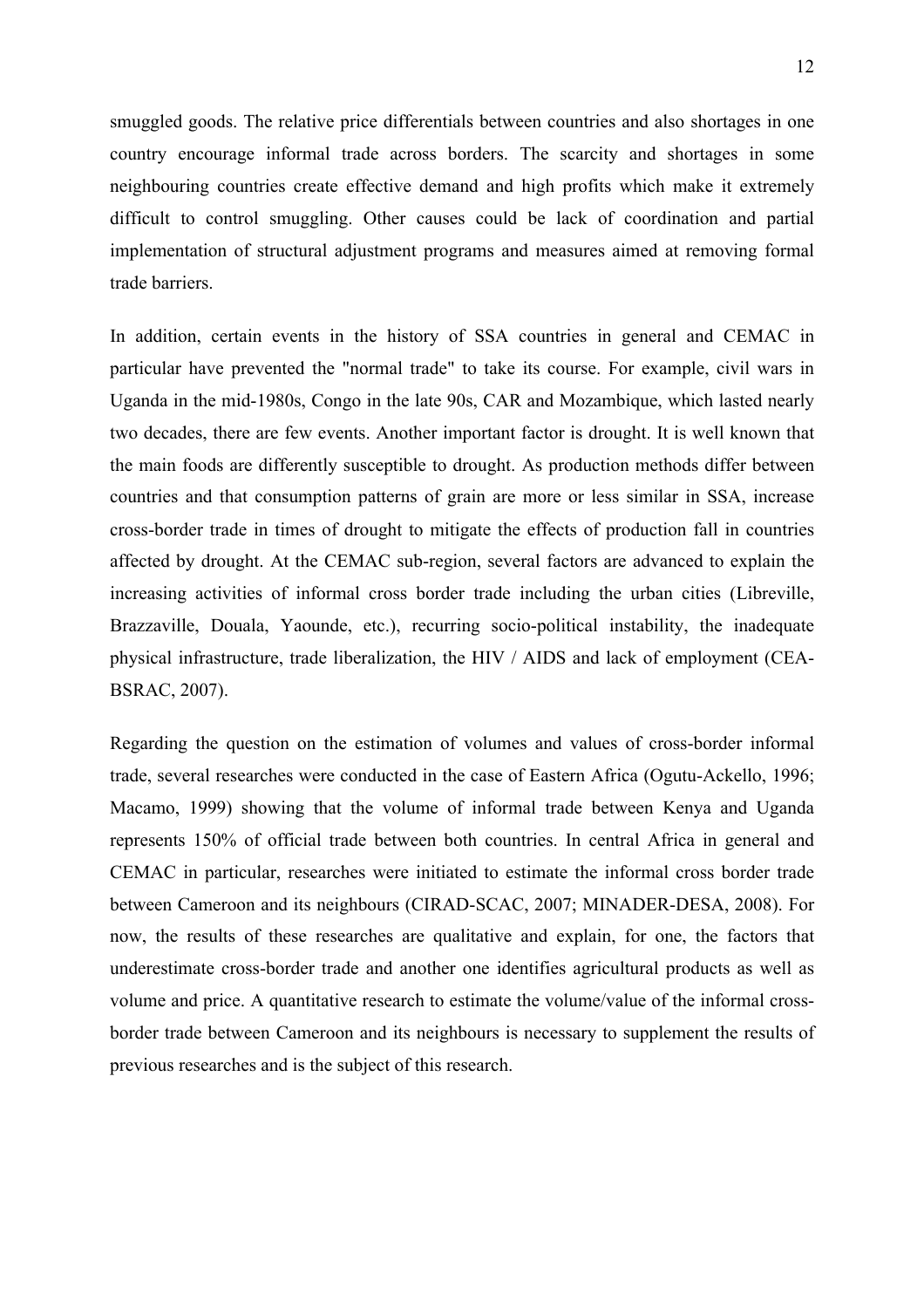### **2. Methodology and data**

### *THE ANALYSIS FRAMEWORK*

*Definition of informal cross-border trade / unofficial / unrecorded*

In this research, several concepts are used namely: informal trade, unofficial trade, unrecorded trade. But when we use the concept of informal trade in this research, it is mostly the unrecorded trade of agricultural and horticultural commodities between Cameroon and its CEMAC neighbours. That is to say, the volume/value of trade that is not included in the official accounts of the Governments of the CEMAC in general and Cameroon in particular. The reasons for that not recording are varied and may be "goods crossing borders through unofficial routes, the products passing through the official points, but under-recorded or not recorded at all, these include mostly agricultural and horticultural commodities. In clear, as noted by Bennafla (2002), it is difficult to separate the official and informal trade in Central Africa and vice versa. In this research, one is interested of estimating the unrecorded trade of agricultural products between Cameroon and CEMAC neighbouring countries because these are usually not recorded by customs staff at the various cross borders (MINADER-DESA, 2008).

Given the above definition, the methodology for estimating the informal or unrecorded trade between Cameroon and CEMAC neighbouring countries is the Weekly Observation (Monitoring) methodology. This methodology has been applied by Ackello-Ogutu (1996) for estimating informal trade (unrecorded) between the East Africa countries and Southern Africa (Kenya, Uganda, Tanzania and its neighbours, Malawi and its neighbours, Mozambique and its neighbours).

The rationale for this method is that the data recorded by the customs officers do not always estimate the volume / value of unofficial (informal) trade between two countries for several reasons (Ackello-Ogutu, 1996): i ) For a given product, official figures from both countries do not correspond in trade because of over / under-invoicing or false statements to pay less tax to the operation or to avoid it entirely by the traders; ii) Other estimation problems arise when two countries do not have records of trade flows as in the case of flows of the contraband iii) Similarly, trade flows of food commodities such as bananas , maize, beans, fish, fruits and vegetables, appear to move freely across the border especially when the amounts involved are small (charges per head). The records hardly exist for these types of exchanges of small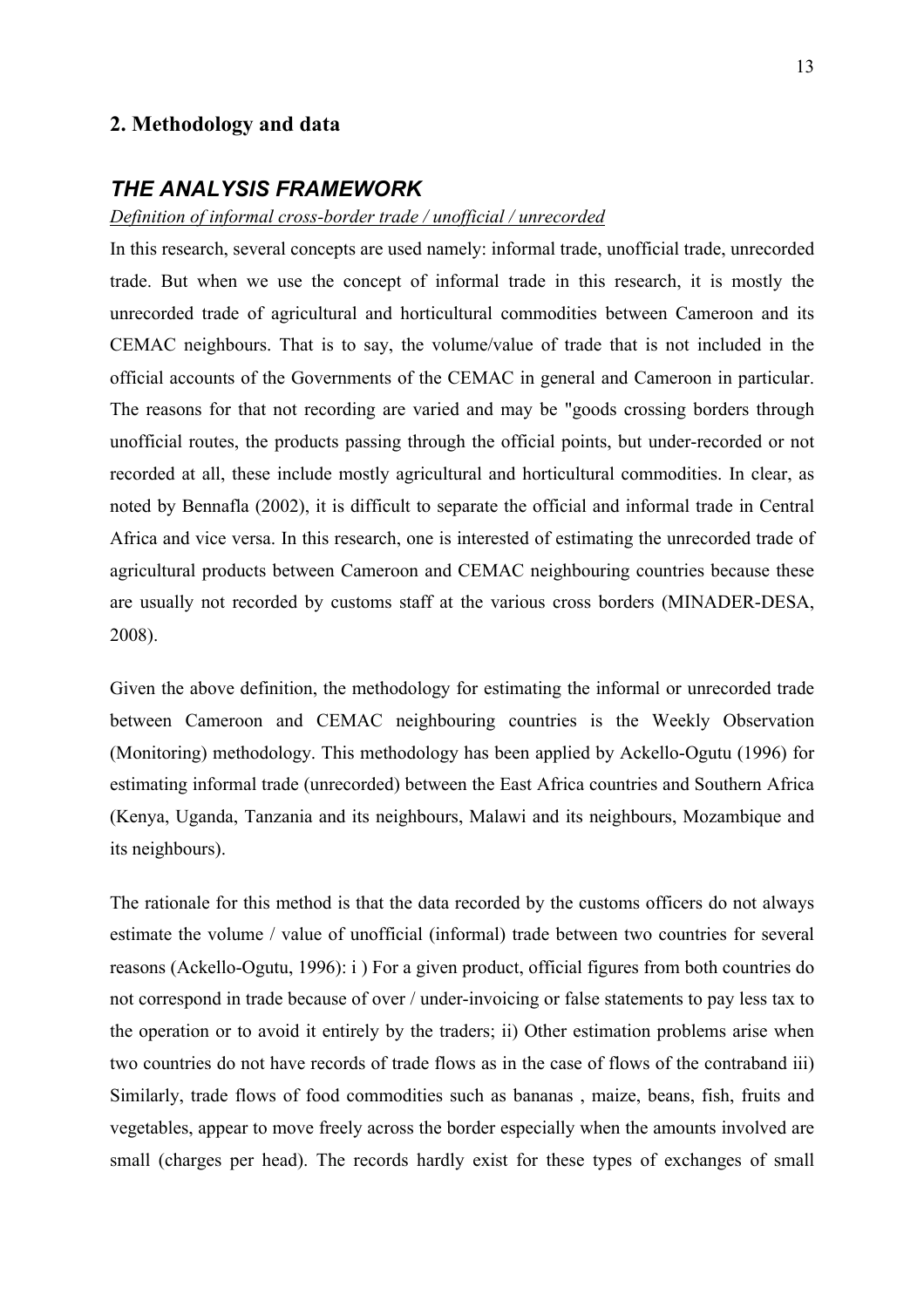amounts of food and only the technical monitoring of borders (monitoring) may be the only option for their quantification. Moreover, in the border trade between Cameroon and the CEMAC sub-region, Cameroon Customs do not interest in quantitative data exchange of food crops (MINADER-DESA, 2008).

The monitoring methodology contains the following:

• Using descriptive statistics to assess the importance and implications of trade policies and other constraints faced by informal traders. Baseline data are used to assess for certain products, the marketing structure, the functions performed and price formation.

• The estimation of informal trade (unrecorded) from monthly data from the monitored cross border trade over a period of 12 months. For a given month *m*, the data used to calculate the monthly trade and, ultimately, the annual trade volumes for a given product can be rated by  $\mathbf{q_m} = (q_{mwd})$ , where  $w = 1$  ... 2 indicating the number of monitoring weeks of the month *m*, and  $d = 1$  ... 7 showing the days. Taking a month of thirty days, the estimated average monthly trade  $q_m$  in physical units is derived from the average daily trade flows by multiplying by 30 ie:

$$
\overline{q}_m = \frac{30}{14} \sum_{w=1}^{2} \sum_{d=1}^{7} q_{wd} \tag{1}
$$

where symbols are as explained in the text. The estimate for the annual trade volume of Q is then given by:

$$
Q = \sum_{m=1}^{12} \overline{q}_m \tag{2}
$$

Given estimates of the average prices for each month  $\bar{p}_m$  the total value (in local currencies duly converted to CFA francs) for the annual trade is:

$$
V = \sum_{m=1}^{12} \overline{q}_m \overline{p}_m \tag{3}
$$

The trade balance between Cameroon and its neighbours is derived from a matrix of import / export built using the equation n<sup>o</sup> 3 above for all agricultural and horticultural key products.

### *DATA REQUIREMENT*

To meet the objectives of this study, data were collected from the following sources: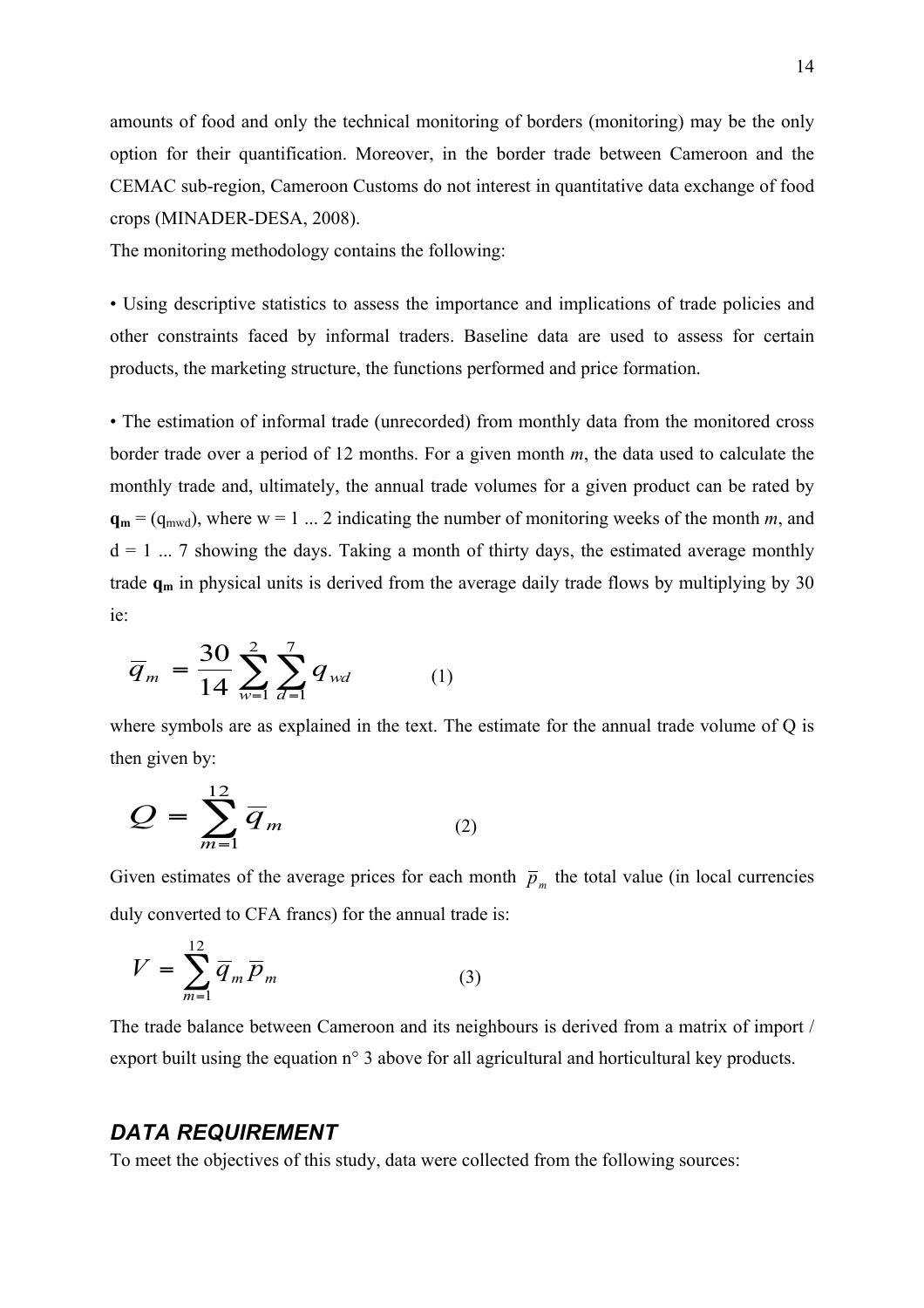**1)** Data from Weekly Observation (Monitoring) collected by the Surveys Office and Agricultural Statistics (DESA) of the Ministry of Agriculture and Rural Development (MINADER). Indeed, given its strategic position in Central Africa, Cameroon is expected to play an important role in the economic integration of the sub-region and the development of border trade. That is why the Cameroonian government with support from UNDP, formulated in 2007, the development program of cross-border Trade of Agro-Silvo-Pastoral between Cameroon and CEMAC neighbouring countries.

The purpose of the program is to collect information on cross-border flows to provide information to decision makers in the framework of management of food crises, the availability of cross-border data for a good assessment of inventory levels, a quality improvement analysis on the evolution of agricultural prices, trade and hence food security.

The monitoring of trade at the border between Cameroon and CEMAC neighbouring countries began in early 2008 and still going on. The data of the first 12 months and for the year 2008 will be used to estimate the unrecorded trade between Cameroon and its neighbours.

The main points of the methodology used by the MINADER-DESA to collect these data are: The geographic coverage is the national territory. It is specifically for all exit points of food products traded between Cameroon and countries sharing its borders. Thus, investigators are positioned in all these exit points where they recorded data on incoming and outgoing flows of products traded. Based on similar research conducted in East Africa, it is shown that crossborder informal trade is concentrated around phytosanitary police points established in borders (Macamo, 1999). Based on this data, markets or border points of exit / entry products monitored are presented in the following table 2.1: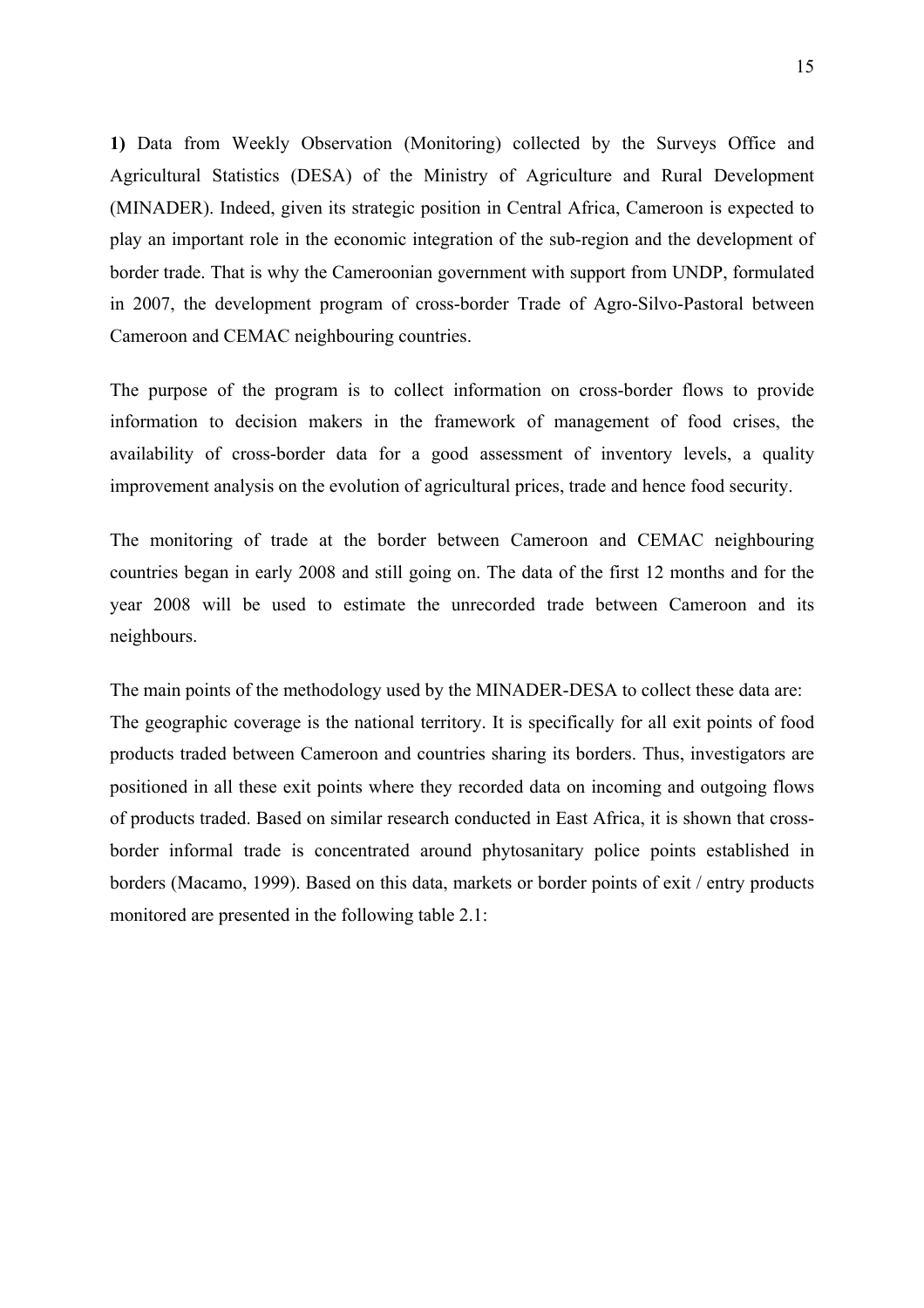| <b>Market</b> or                   | <b>Province</b> | <b>Division</b> | <b>Sub-division</b> | <b>Border with</b> |
|------------------------------------|-----------------|-----------------|---------------------|--------------------|
| <b>Border points</b>               |                 |                 |                     |                    |
| Abang-Minko'o                      | South           | Ntem valley     | Olamze              | Gabon              |
| Kye-ossi                           | South           | Ntem valley     | Olamze              | Gabon, E.          |
|                                    |                 |                 |                     | Guinea             |
| Aboulou                            | South           | Dja et Lobo     | Ma'an               | Gabon              |
| Idenau                             | South-West      | Fako            |                     | E. Guinea          |
| Garoua-Boulaï                      | East            | Lom et Djerem   | Garoua-Boulaï       | <b>CAR</b>         |
| Mouloundou                         | East            | Boumba et Ngoko | Moloundou           | CAR, Congo         |
| Kenzo                              | East            | Kadey           | Bombe               | <b>CAR</b>         |
| Kousseri                           | Far-north       | Logone et Chari | Goulfey             | Nigeria            |
| Amchide                            | Far-north       | Mayo sava       |                     | Chad, Nigeria      |
| Mbaîboum                           | North           | Mayo rey        | Touboro             | CAR, Chad          |
| Port peschaud                      | Littoral        | Wouri           |                     | Gabon, E Guinea    |
| $Source \cdot MINAPER-DFRA (2008)$ |                 |                 |                     |                    |

Table 2.1 Markets and border points surveyed

Source : MINADER-DESA (2008)

The time chart of monitoring above markets or border points is presented in Table 2.2 below:

| Month                                                                                                  | <b>JAN</b> | <b>FEB</b> | <b>MAR</b> | <b>APR</b> | <b>MAY</b>                      | <b>JUN</b> | <b>JUL</b> | <b>AUG</b> | <b>SEP</b> | <b>OCT</b> | <b>NOV</b> | <b>DEC</b> |
|--------------------------------------------------------------------------------------------------------|------------|------------|------------|------------|---------------------------------|------------|------------|------------|------------|------------|------------|------------|
|                                                                                                        | (1)        | (2)        | (3)        | (4)        | (5)                             | (6)        |            | (8)        | (9)        | (10)       | (11)       | (12)       |
| Monit.                                                                                                 | 1.2        | 2.1        | 3.1        | 4.1        | 5.2                             | 6.1        | 7.2        | 8.1        | 9.2        | 10.2       | 11.1       | 12.2       |
| weeks                                                                                                  | 1.3        | 2.4        | 3.3        | 4.4        | 5.3                             | 6.4        | 7.3        | 8.4        | 9.4        | 10.4       | 11.4       | 12.3       |
| Days/Weeks                                                                                             |            |            |            |            | Seven (7) Days: Monday – Sunday |            |            |            |            |            |            |            |
| Total $#$                                                                                              | 168        |            |            |            |                                 |            |            |            |            |            |            |            |
| of days                                                                                                |            |            |            |            |                                 |            |            |            |            |            |            |            |
| Time                                                                                                   | Day Time   |            |            |            |                                 |            |            |            |            |            |            |            |
| Note: 1.2 refers to the second week (2) of jan. (1), 2.4 refers to the fourth week (4) of Feb. (2) and |            |            |            |            |                                 |            |            |            |            |            |            |            |
| so on.                                                                                                 |            |            |            |            |                                 |            |            |            |            |            |            |            |

Table 2.2 Time Chart for Monitoring Cross-Border Trade

The figures in the second main line of the table indicate the weeks of the month which monitoring have taken place, for example, 1.2 and 1.3 mean that the second and third week of January 2008 were monitored. The weeks of the month to be monitored were selected randomly with the restriction that each week is sampled (observed) six times during the 12 months to provide adequate data to take into account the variability of trade in a month. The random selection of weeks has been used to avoid the potential influence of agents that investigators could have on business.

The monitoring was done using a census approach during the day (or when the exchange took place normally) for every day of the week, giving a total of 168 days (12 months x 2 weeks x 7 days). The period of 12 months is sufficient to capture the seasonality of the business in a year (Ackello-Ogutu, 1996). According to interviews held with the head of investigations,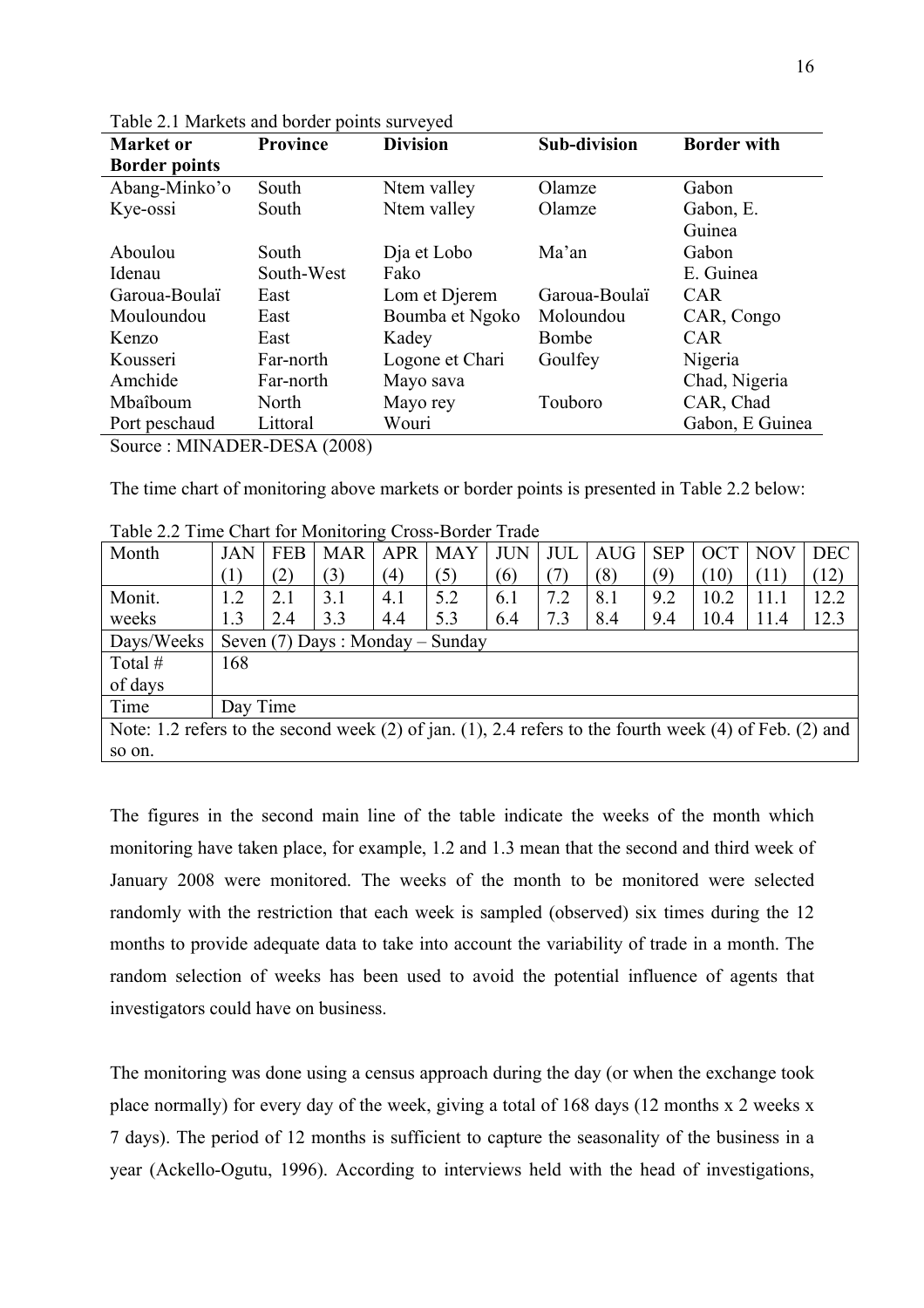efforts were made to cover at least 80% of informal trade (unrecorded). The uncovered proportion has been counted as the flows of contraband and goods that are not easily observable, such as electronics, cigarettes, alcohol, precious metals and other valuable natural resources. The same applies to exchanges that took place late at night and being on places that can not be covered with any degree of certainty. The problem of double counting was avoided by conducting the monitoring exercise only one border side which is the Cameroonian side. It should be noted that the study focused on agricultural products were traded freely and openly during the day, although the investigators were permitted to investigate all the products being cross-border. Data are collected on the composition of traded goods, quantity or volume of goods, prices, the direction of trade, modes of transport, packaging and measurement units. The raw data collected on traded volumes are contained in appendix 1.

**2)** In addition to monitoring data, a baseline data has been collected (CIRAD, MINADER-DESA, 2008) for the following information: the characteristics of actors, sources of information, mode of communication prices, costs, financing (sources and availability), contracts and payment methods, standards, storage, mode of transport, origin and destination of the goods and packaging materials.

Baseline information was obtained using structured questionnaires. A total of 143 traders and 22 resource persons working in the field of trade in the CEMAC zone were surveyed. This sample was chosen randomly on the market or border points shown above. The single-pass survey was conducted. The baseline survey allowed investigators to have enough time to follow the movement of goods from one country to another without asking themselves too many questions. The baseline survey was also an opportunity for individuals, both traders and government officials to register their views and experiences on the issue.

### **3. Results and discussion**

One begins by describing the border markets by locating them and describing the contractual relationship, the profiles of traders and their financial sources, marketing functions, costs and benefits of this trade, and cross-border marketing costs before presenting the estimated volumes and values of informal trade, and their comparison with those of official or formal trade. The section ends with the reasons for the development of informal trade in the CEMAC zone.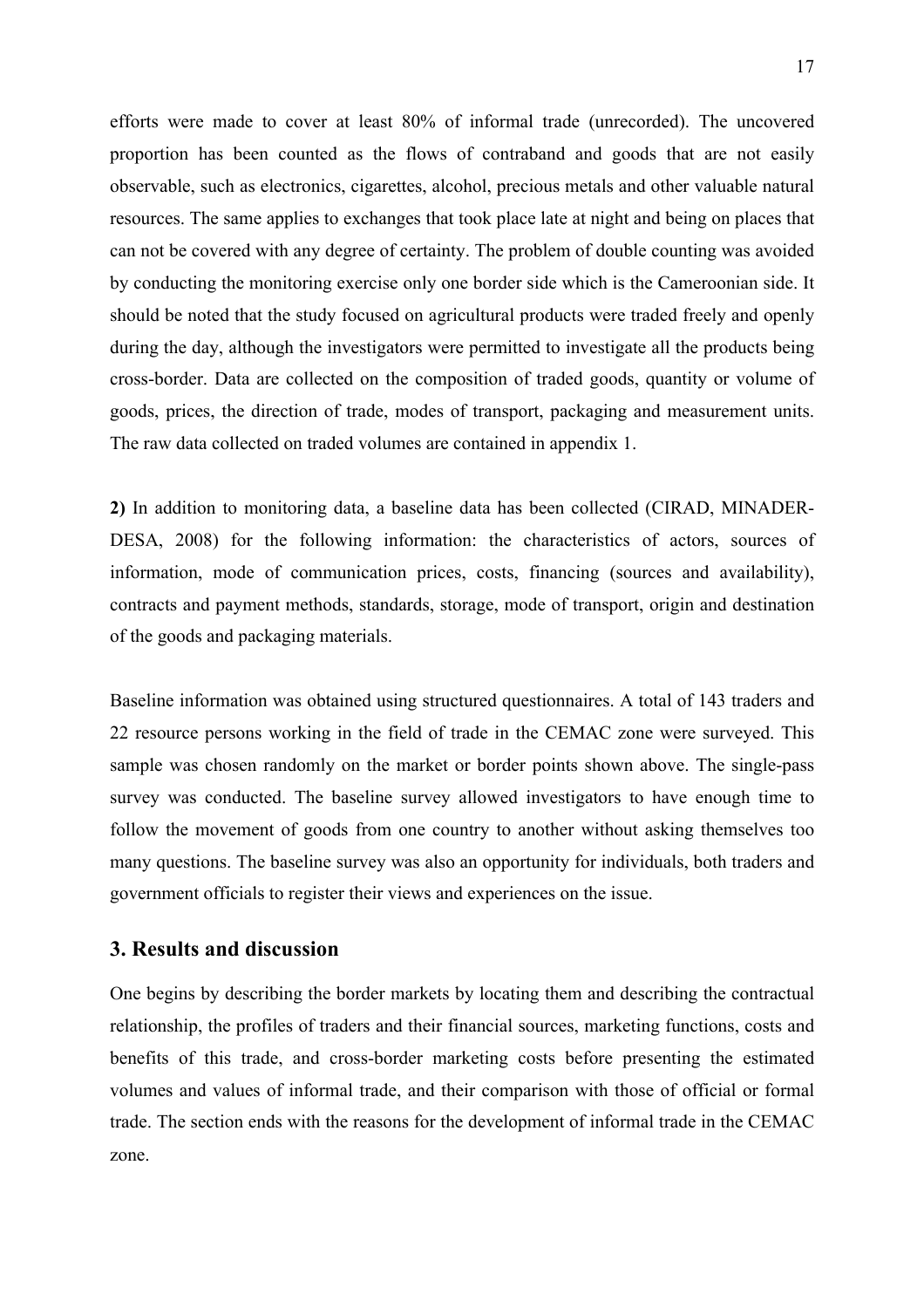## *CAMEROON BORDER MARKETS OR "REAL MARKETS" WITH ITS CEMAC NEIGHBOURS*

Border markets are exchange places located near the border of Cameroon or located within walking distance of it (less than 20 km). Border markets function as storage and relay sites that provide the distribution of goods to neighbouring countries. Inside the country more or less close to the border markets, one can find storage or consumption markets (Douala, Yaounde, Bafoussam, ...), collection or production markets that are responsible for supplying them. The market is great diversity in terms of size, the number of traders who use them, their catchments area or degree of stability. If the consumption and production markets within the country have been researched to understand the degree of spatial integration (Nkendah et al. 2007) or their functioning (Temple et al. 1996) in terms of supply, demand and prices, border markets themselves are very diverse and involve different economic, political and sociological contexts. Bringing together all the elements of "real markets" or "spontaneous markets" (Fafchamps, 2006; 2007), they are based on social networks of trust and behaviour of traders are influenced not only by an economic environment, but also by a sociological and cultural environment. Their role in the context of informal cross border trade of food and horticultural crops between Cameroon and its neighbours is primordial.

### **Spatial localization of border markets in Cameroon**

As shown in Table 3.1, the border markets are scattered in five provinces over the ten in Cameroon with predominance in the provinces of South and East. The commodities traded are mainly agricultural and horticultural goods even if one can find some manufactures goods like clothes, electronic goods, cigarettes, etc…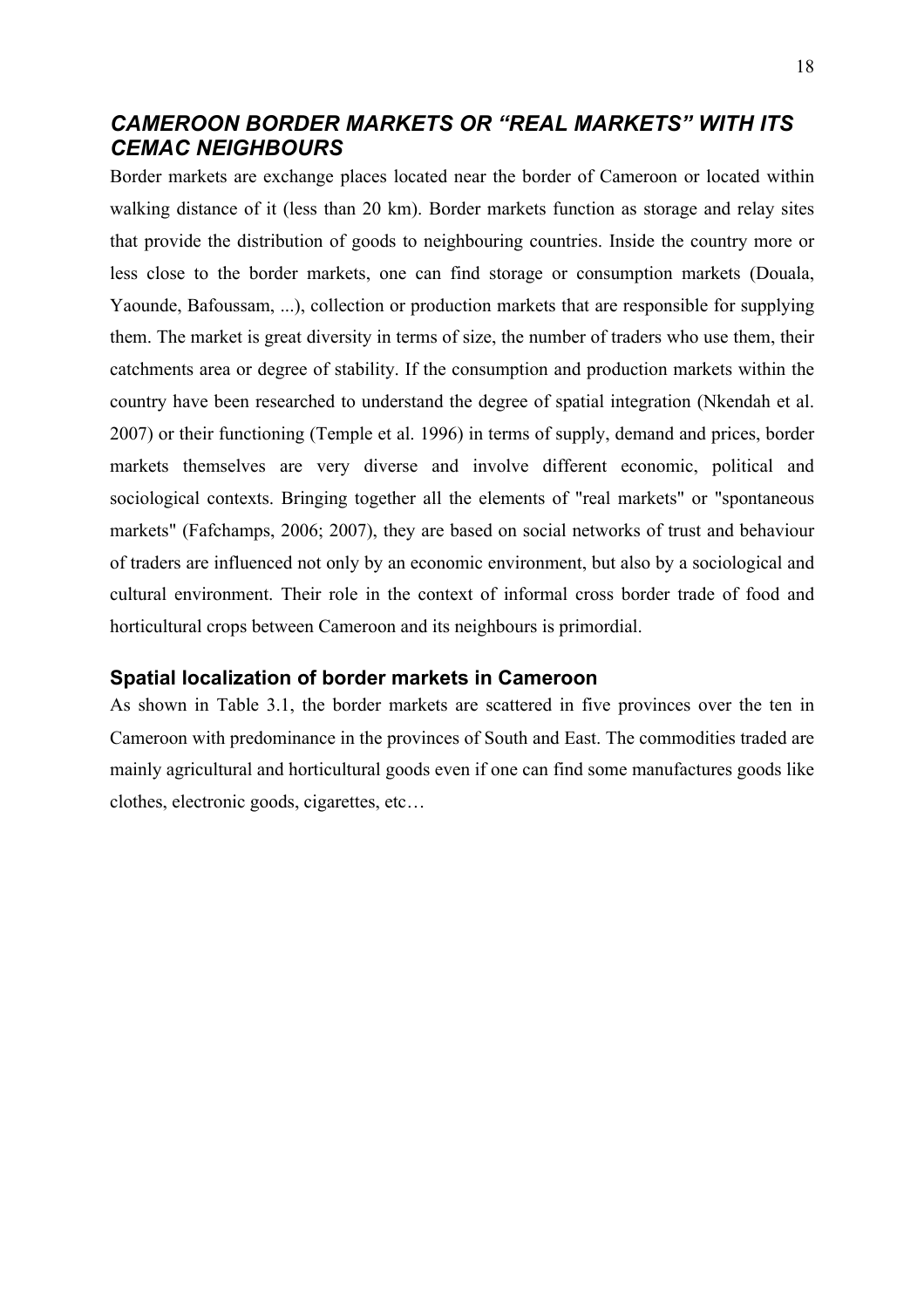| <b>Border</b><br>markets | <b>Border with</b> | Geographic<br>localization  | Main agricultural and horticultural products<br>exchanged                                           |
|--------------------------|--------------------|-----------------------------|-----------------------------------------------------------------------------------------------------|
| Abang<br>Minko           | Gabon              | South (Olamze)              | Banana plantain, cassava stick, vegetables, beans,<br>tomato, onion, Macabo, Pepper, Peanut, Potato |
| Kyo-ossi                 | Gabon, E. Guinea   | South (Olamze)              | Tomato, cassava stick, vegetables, onion, fruits,<br>Macabo, Pepper, Peanut, Potato                 |
| Aboulou<br>Idenau        | Gabon<br>E. Guinea | South (Ma'an)<br>South-west | Plantain, Macabo, Pepper, Peanut, Potato, Tomato<br>Okok, Tapioca, Potato                           |
| Garoua-                  | <b>CAR</b>         | East (Gar. Boulaï)          | yam, cassava, peanuts, corn, vegetables                                                             |
| Boulaï<br>Mouloundou     | CAR, Congo         | East (Mouloundou)           | Plantain, macabo, cassava, vegetables                                                               |
| Kentzou                  | CAR                | East (Bombe)                | Cassava, corn, Macao, plantain, peanut                                                              |
| Kousserri                | Nigeria            | Far-north (Gfey)            | Maize, sorghum, rice, yams, fruit, onion, sugar<br>cane                                             |
| Amchide                  | Chad, Nigeria      | Far-north                   | sorghum, groundnut, bambara nut, onion, fruits,<br>sugar cane                                       |
| Mbaîmboum                | CAR, Chad          | North (Touboro)             | sorghum, groundnut, bambara nut, onion, fruit                                                       |
| Port Peschaud            | Gabon, E. Guinea   | Littoral (Wouri)            | All commodities                                                                                     |

Table 3.1: Characteristics of border markets between Cameroon and its neighbours

Source: Compiled from survey data

As shown in the table above, most border markets are located in the southern province, followed by Eastern Province and finally in provinces of the Far North, North and Littoral.

# **Coordination and contractual relations on the border markets of Cameroon**

Like any "real market" or "spontaneous market" coordination of economic agents on the border markets of Cameroon is not only on the basis of a price system as teaches by the conventional economic analysis, but also and especially by the "rules", "conventions" or "contracts" because of the bounded rationality of economic agents. According to Simon cited by Coriat and Weinstein (1995), the economic agent's rationality as opposed to the belief of the classical theorists is limited. Indeed, the economic agent have not a perfect knowledge of his environment, he must daily learn to know him. This lack of information negatively affects its transactions because its capabilities are limited. According to Williamson (1985), uncertainty combined with asset specificity leads to organizational problems. The use of market leads to transaction costs, hence the need for an organization. Therefore, it is necessary to see what various agreements by agents, how links are established between them, and how they resolve their disputes.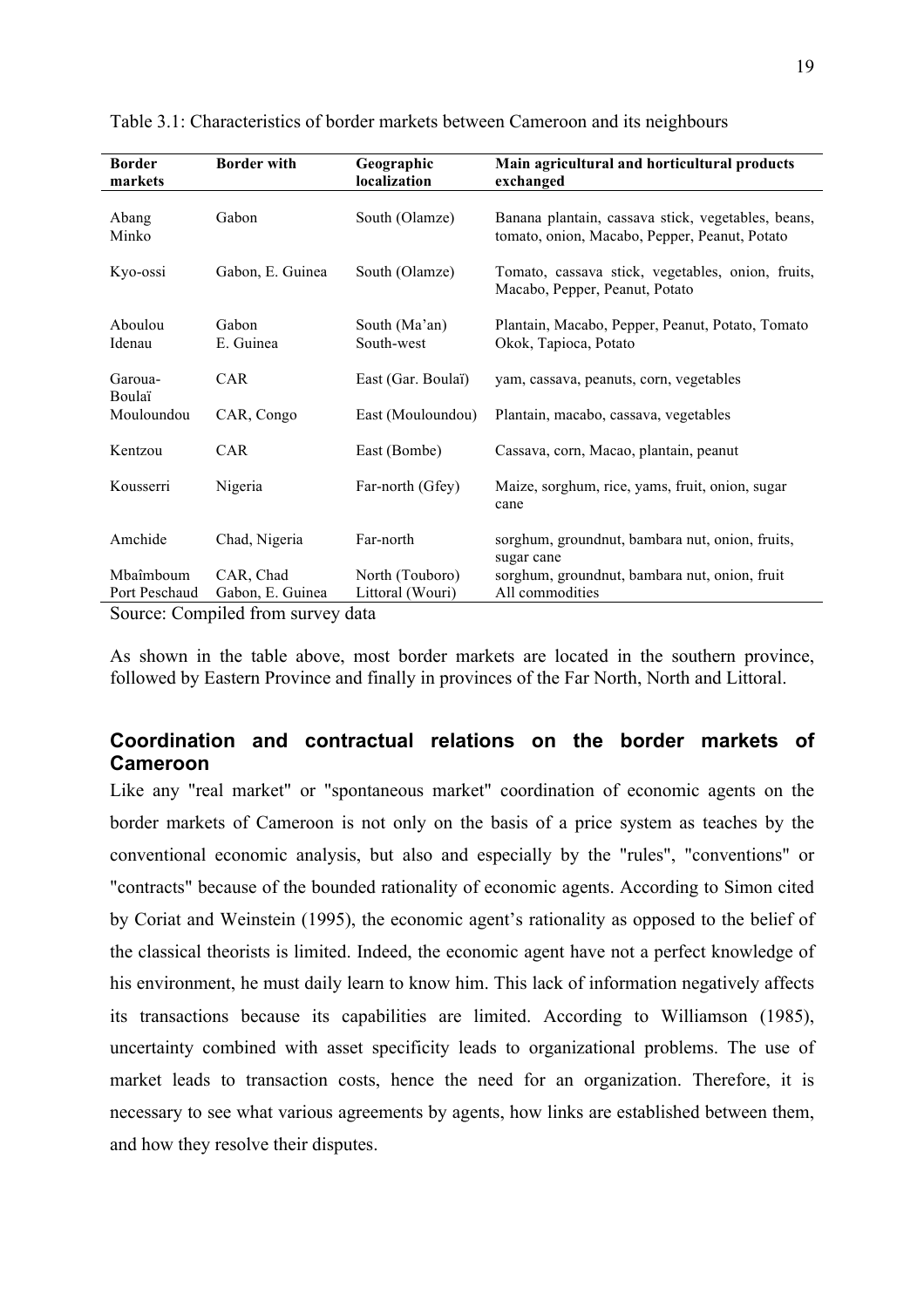Following the investigations conducted it was noted that trust is largely in the centre of the agreements by the informal cross-border market players. For Fafchamps (2007), trust depends on the incentives of the contracting parties "*to trust someone rationally, we believe that the person has sufficient incentives to behave in a dignified manner*". These incentives include the following: guilt and shame, fear of a lawsuit or resort to force, the refusal to waste a valuable business relationship and the fear of losing his reputation. The results of our investigations on the border markets of southern Cameroon can confirm this and show that this trust mostly observed at the level of credit sales in the short term is built on several variables: the geographic proximity of residence places of Cameroon merchants or foreigners, family relationships, friendships or even simple affinity that encourages market actors to trust each other, references to common ethno-linguistic groups: the way in making the agreements change by surveyed areas. The fact that most traders resident in border areas and thus know each other facilitate a contracting for selling products on credit on the basis of trust.

Regarding coordination, there is the vertical coordination between the different functions in downstream production and horizontal coordination that is to say, the organization of traders in Economic interest groups (EIG).

On the contractual area, the activities taking place in the informal, actors are bound by ties of trust and did not need a legal paper to guard against risk. The trust is established by the frequency of transactions and the ability of the buyer to pay cash. The loss of confidence can cause large losses for the victim because the use of court to resolve conflicts (non-payment etc. ..) is unlikely. Our results show that the risk of contractual disagreements are overall low and show once more the importance of trust that characterizes the border trade. Between Cameroon producers and collectors/exporters of agricultural and horticultural products to Equatorial Guinea and Gabon, the percentage of traders who complain of non-payment is only 3% and 5% respectively.

Dispute settlement is generally made outside the legal framework governed by the legal justice system. This result is a characteristic of real or spontaneous markets according to research by Fafchamps (2007, 2006) that the use of legal action is costly in the informal sector and for transactions of small size. For small transactions, litigation costs are generally too high to justify court action. Even when legal costs are low relative to the size of the transaction, the cheat trader may have nothing to pay. This is particularly true for developing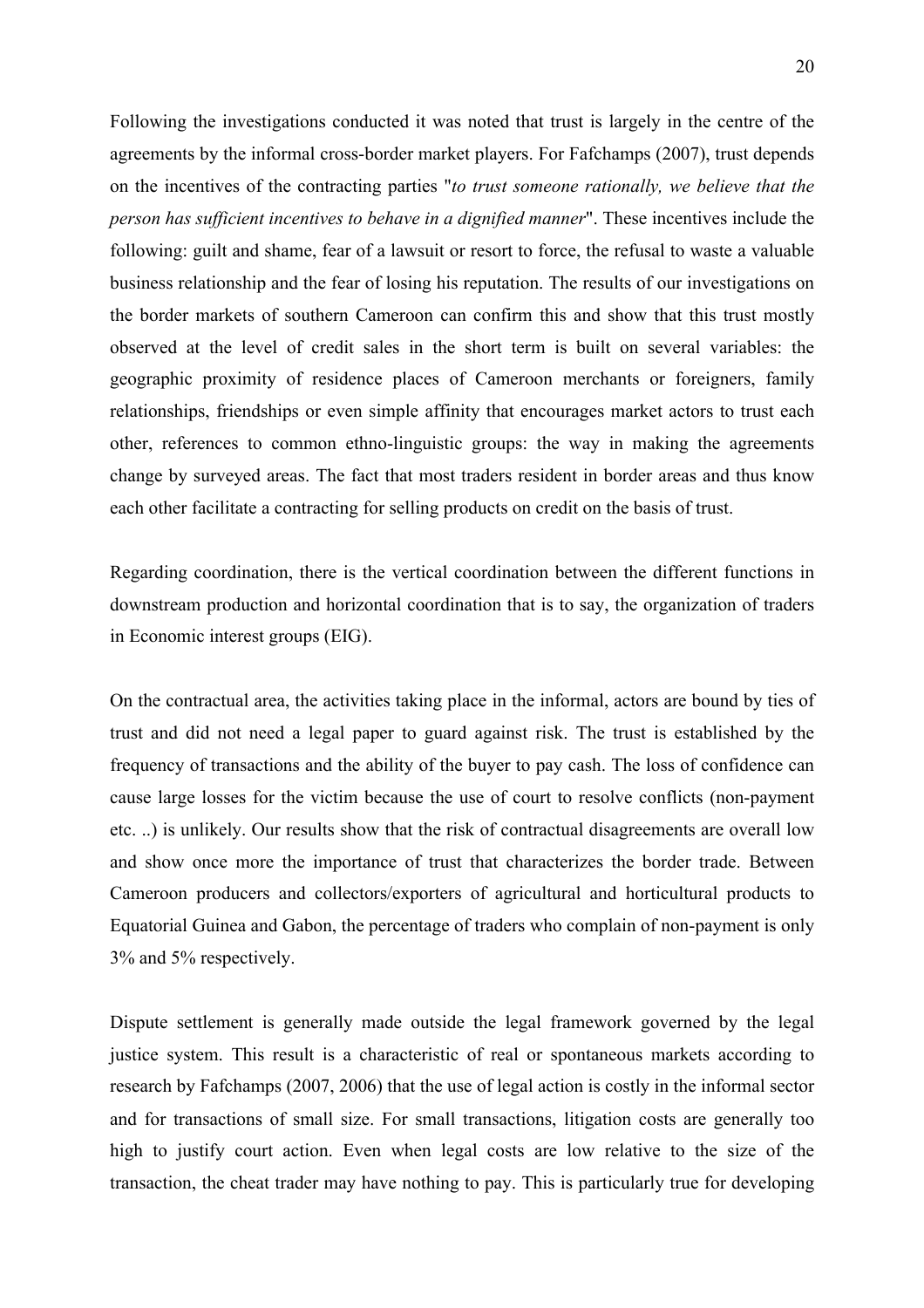countries where many people are poor. In these cases, the threat of a lawsuit is not credible to induce honest behaviour of the buyer. Nevertheless, the threat of reprisals (the refusal to pursue the transaction with the defaulting party, for example) coordinated by market institutions can effectively induce compliance with contractual obligations. Indeed, our investigations show that when a party fails in the execution of the contract activities in cross border trade of agricultural products between Cameroon and other CEMAC countries, trade relations are suspended with the fail trader until the execution of the initial contract.

# *PROFILE OF INFORMAL CROSS BORDER TRADERS*

Discussions with various government officers and traders during the field survey in the CEMAC sub-region have confirmed the existence of informal or unrecorded trade both for the exchange of agricultural and industrial commodities. Many traders engaged in informal trade because official procedures are too rigid, lengthy and bureaucratic that increase transaction costs. Traders thus avoid costly official channels for informal channels. Table 2 shows their characteristics.

Cross border trade is general similar across the border markets studied. However, there are some differences in business practices and the type of products traded. Over 90% of retailers surveyed were adults, about 23% women and 70% of men. Children (under 18) play a less important role in the informal cross border trade as representing only 7% in the number of traders. In border markets, we often see children carry small quantities of goods on behalf of their parents or guardians traders. Cross-border trade activities support a relatively large number of young men and women who would be unemployed.

Approximately 70% of retailers surveyed were residents of border towns of Cameroon, with only 5% living in towns nearby (10km from the border). The remaining 22% of retailers were residents of other cities in the CEMAC sub-region. The majority (93%) of these traders was literate. Researches (eg, Hayami and Ruttan, 1985) showed that lack of education is the foundation of conservatism, limited capacity to absorb risk, fear of investing in production and a general lack of information. Literacy level also affects the functioning of a family, type of employment and occupation. Scholar traders may be better positioned to read market signals and are probably more likely to have access to credit facilities needed to expand their businesses.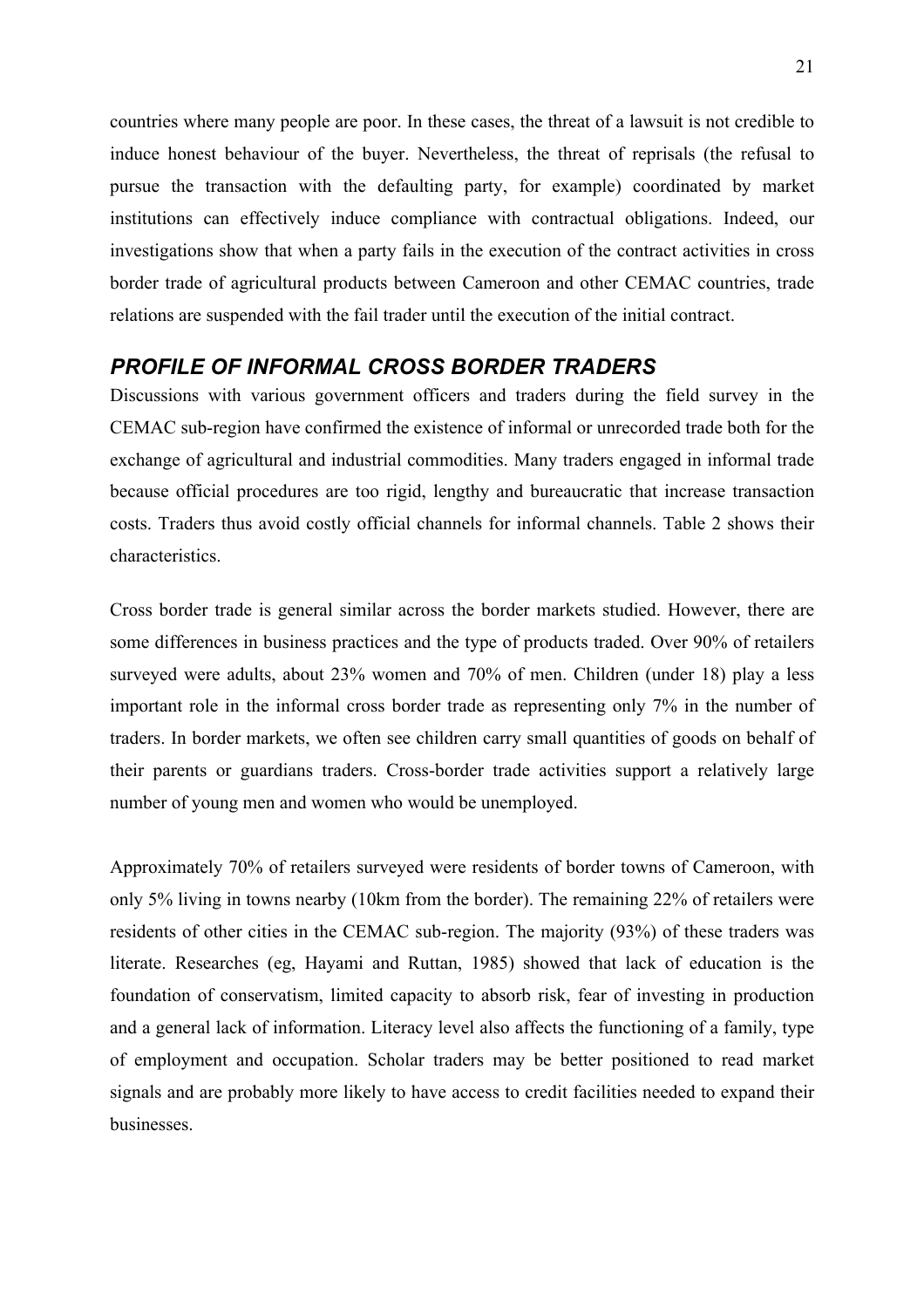| $\blacksquare$ . Characteristics of hhominal eross coraer had<br><b>Characteristics</b> | <b>Number of Traders</b> |
|-----------------------------------------------------------------------------------------|--------------------------|
|                                                                                         | ( %)                     |
| Ages et sexes                                                                           |                          |
| Children under 18 years                                                                 | 5.3                      |
| Girl under 18 years                                                                     | 1.5                      |
| Adult males 18 years and over                                                           | 69.7                     |
| Adult females 18 years and over                                                         | 23.5                     |
| <b>Hometown</b>                                                                         |                          |
| National Border town                                                                    | 68.9                     |
| Foreign Border town                                                                     | 3.1                      |
| Other nearby town (10 km from the border)                                               | 51.3                     |
| Other places of residence                                                               | 22.7                     |
| <b>Education Level</b>                                                                  |                          |
| No education                                                                            | 23.5                     |
| Primary                                                                                 | 27.3                     |
| Secondary                                                                               | 42.4                     |
| University                                                                              | 6.8                      |
| <b>Type of Traders</b>                                                                  |                          |
| Retailer                                                                                | 31.8                     |
| Wholesaler                                                                              | 10.6                     |
| Retailer/Wholesaler                                                                     | 13.6                     |
| Intermediate                                                                            | 22.0                     |
| Exporter                                                                                | 8.3                      |
| Warehouseman                                                                            | 13.6                     |

Table 3.2: Characteristics of informal cross-border traders

Source: Compiled from survey results

# *FINANCE SOURCES OF INFORMAL CROSS BORDER TRADERS*

Although the credit has been cited as a major constraint in the acquisition and storage of products sold, 98% of retailers surveyed were unable to borrow finances from formal financial institutions and had to rely on their own savings (27%), informal lenders (27%), friends and relatives (24%). Fewer traders said they were able to obtain funds from microfinance institutions (2%). Furthermore almost the half of retailers do not have bank accounts because of high operating costs, ignorance and inaccessibility of banks, it is unlikely that formal financial institutions constitute a viable source of funding for informal traders. The lack of capital and shortage of operating funds therefore act as barriers to market entry and expansion of trade in the sub-region.

### *MARKETING FUNCTIONS*

In the informal cross-border trade between Cameroon and its neighbours, traders perform various marketing functions. A marketing function is defined here as a specialized activity that is a major undertaking in order to perform a process of commercialization. Marketing functions can be divided into three main categories namely:

(1) exchange functions - buying and selling functions;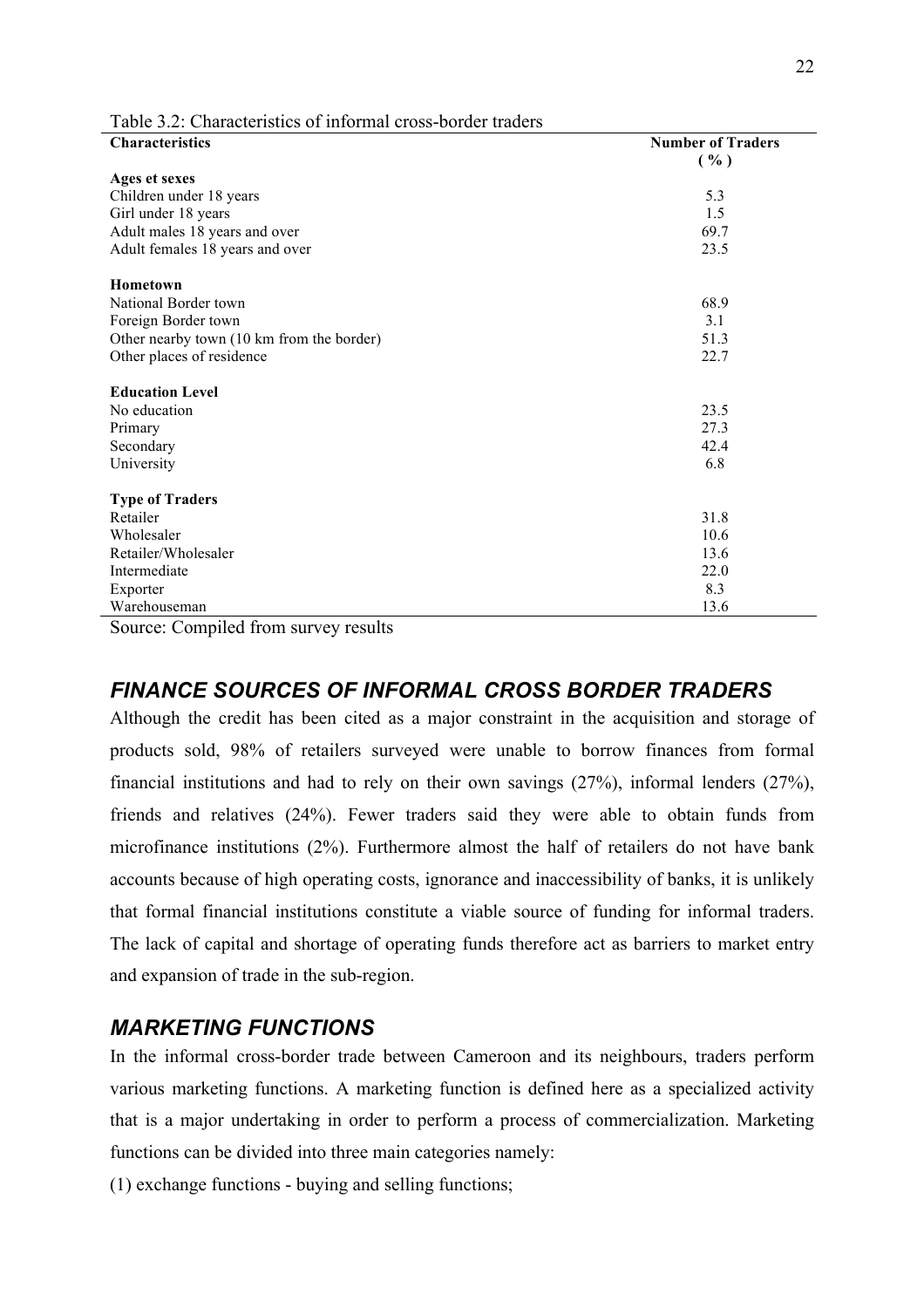(2) physical functions - transportation, processing and storage functions;

(3) facilitating functions - standardization, risk bearing, financing, market intelligence and entrepreneurial functions. Some of these marketing functions are discussed below.

### **Exchange functions**

Exchange functions involve any activity which is concerned with the transfer of title to goods and therefore create possession utility. The search for sources of supplies, assembly of the products, purchase activities, physical display of the commodities, product promotion, or any decision a marketer takes in order to facilitate the sale of a product constitute exchange functions. For both imports and exports, over 90% of the traders deal in cash and in CFA francs that is the common currency of member CEMAC countries.

#### **Storage**

The storage requires either possession of large quantities of raw materials in warehouses until they are processed, or possession of finished products. About 74% of traders surveyed used the storage facilities in one way or another. Of these, 14% were stored in their own store while 60% were rented. The rest (26%) did not need storage facilities, either because of their price, either because of their availability.

#### **Transport**

The transport function allows the movement of goods from one place to another to make them available to consumers. When it is undertaken, it solves the problem of "where" in a marketing process. The majority of agricultural commodities produced in Cameroon and sold in the CEMAC sub-region were exchanged using the land route (81%) and marine (17%) while the means of transport used were trucks, pickup, boats and canoes. A marginal quantity is exported by air (2%).

#### **The sorting and grading of products**

The sorting and grading before shipping are important activities in the regional marketing process of the agricultural and horticultural commodities, because they allow packing of various products depending on the quality or the "norm" requested in the destination market. The majority (90%) of traders surveyed undertook some form of sorting and grading of goods prior to shipment.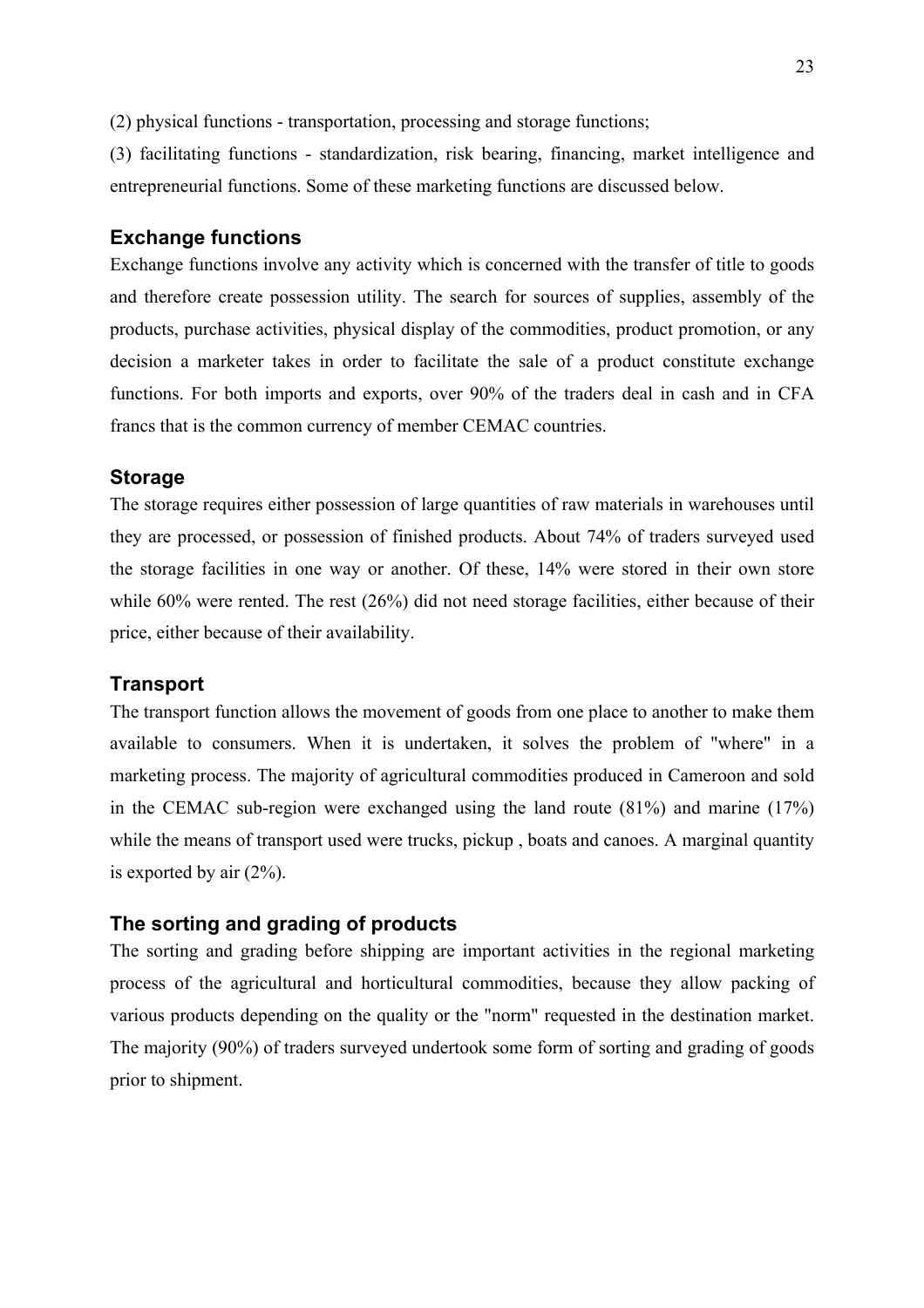### **Production and dissemination of information**

An effective pricing is based on good information for buyers and sellers. The function of marketing information is crucial for an efficient economic system in general and a marketing system in particular. The results of the survey show that about 70% of traders have obtained information on cross border trade by word of mouth through friends and relatives.

# *OFFICIAL AND UNOFFICIAL COST AND BENEFITS OF INFORMAL TRADE*

A detailed cost analysis for different market channels could not be undertaken in this study for budget reasons. We provide here only a broad impression of expenses incurred by informal cross-border traders questioned in the survey field. The following categories of costs were noted during the survey:

- i) transfer costs including handling, packaging and transportation;
- ii) the storage and rental fees;
- iii) the cost of labor paid by traders;
- iv) housing and food costs of the trader, and
- v) expenses associated with the risks involved in operations of the business.

| $\ldots$<br><b>Expense</b>                                        | <b>Average Annual Cost</b>  | <b>Number of Traders</b> |
|-------------------------------------------------------------------|-----------------------------|--------------------------|
|                                                                   | In CFAF slices              | ( %)                     |
| Rent                                                              | Less than $100000$          | 46.8                     |
|                                                                   | Between 100 000 and 125 000 | 10.6                     |
|                                                                   | More than 125 000           | 42.6                     |
| Processing and packaging                                          | Less than de $100000$       | 56.2                     |
|                                                                   | Between 100 000 and 125 000 | 9.8                      |
|                                                                   | More than 125 000           | 34.0                     |
| Taxes/Tariffs/commissions/certificates/licences Less than 100 000 |                             | 59.3                     |
|                                                                   | Between 100 000 and 125 000 | 9.3                      |
|                                                                   | More than 125 000           | 31.4                     |
| <b>Storage of Goods</b>                                           | Less than $100000$          | 34.2                     |
|                                                                   | Between 100 000 and 125 000 | 17.1                     |
|                                                                   | Plus de 125 000             | 48.7                     |
| Freight                                                           | Less than $100000$          | 17.0                     |
|                                                                   | Between 100 000 and 125 000 | 28.3                     |
|                                                                   | More than 125 000           | 54.7                     |
| Workforce                                                         | Less than $100000$          | 63.7                     |
|                                                                   | Between 100 000 and 125 000 | 4.5                      |
|                                                                   | More than $125000$          | 31.8                     |

#### Table 3.3: Average annual expenditures of informal cross-border traders

Source: compiled from the results of the survey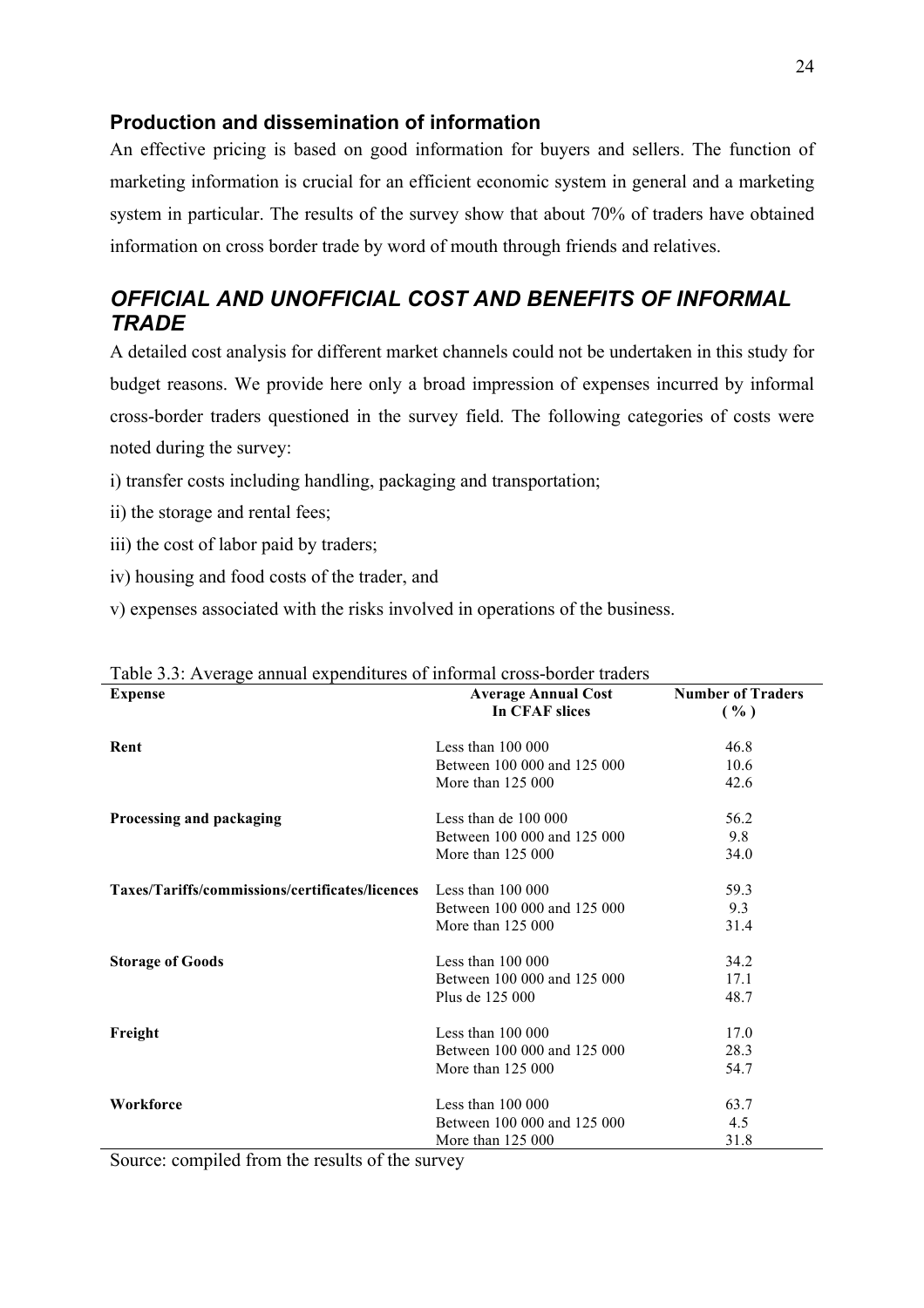Expenditures in Table 3 are those that existed at the time of the study and were easily quantified by the traders. In addition to these expenditures, there are costs attributable to the risks associated with cross-border activities including the risks of the goods seized by police officers at the border. Traders complain of continued harassment of police officers who accused the traders to do activities that do not meet all the legal requirements of trading where the payment of bribes. In addition, because of the nature of informal trade, traders have been forced to ship their wares, bypassing official positions to avoid detection by authorities and minimize losses in case of confiscation.

Moreover, informal cross-border trade involves the implicit costs to the whole society by increasing corruption and the dumping of poor quality goods that can harm the country's industry. Another cost to society is linked to issues relating to hygiene because most traded agricultural products are usually processed in approximate sanitary conditions.

Although the objective of the study was not to evaluate the impact of informal trade on employment, we can clearly see that many people (men, women and children) are engaged in border trade between Cameroon and its neighbours, directly or indirectly as traders, carriers and brokers. These people would otherwise be unemployed without the trade. Consumers also benefit because the supply of neighbouring country markets with informal goods across the border helps to reduce and stabilize prices. We can say that the informal trade contributes significantly to improving the food security situation in the CEMAC countries.

Although the risks inherent in informal trade may be high, it is clear that the rewards in terms of employment and profit are more than compensate by opportunity costs. In most border markets, traders openly declared pay bribes to smuggle their wares. These bribes seemed to be a standard payment to security personnel. Although these payments were illegal, they nevertheless constitute additional income to these officials.

### *BORDER MARKETING COSTS*

Detailed information was collected on various costs included in the process of collecting, transporting, storing the last expedition to Gabon and Equatorial Guinea. We assimilate these costs to variable costs as they vary with the amount of products purchased and the number of cargo shipped. To make them comparable, we estimated the cost of transfer for one kilogram of plantain on the border markets of southern Cameroon to Gabon and Equatorial Guinea. Border marketing costs include: transportation, handling, trader's self travel cost,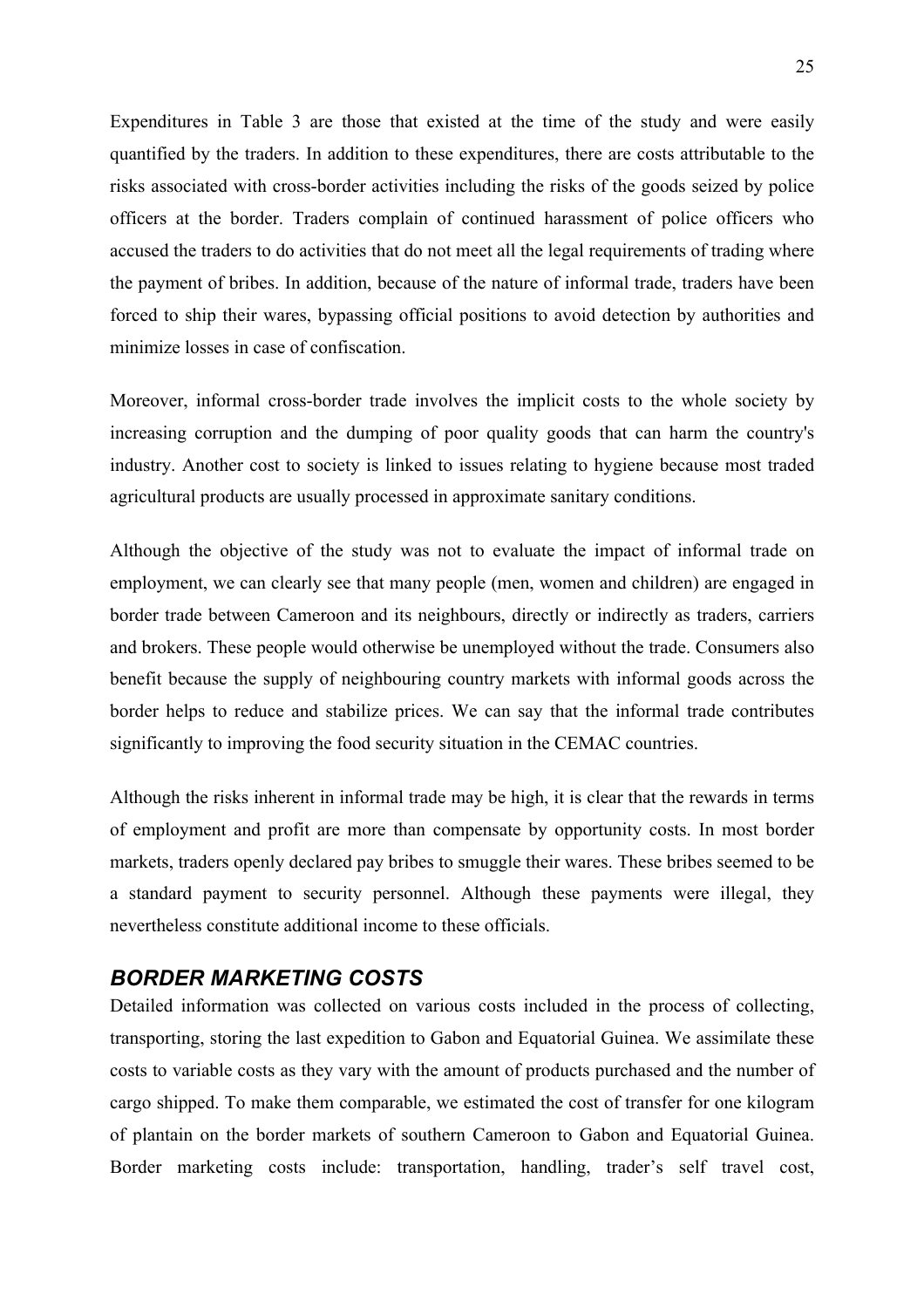commissions, taxes, and packaging, telephone charges, other. Among them, transport, and handling, and trader's self travel costs to follow its business are the largest share and represent approximately 85% of the total cost and average of 30% and 22% of the selling price of a kilogram of plantain on the market in Equatorial Guinea and Gabon respectively.

# *ESTIMATION OF VOLUMES AND VALUES OF INFORMAL BORDER TRADE*

This chapter covers the results of monitoring survey of cross-border flows of agricultural and horticultural products between Cameroon and CEMAC neighbouring countries for the period from January to December 2008. It provides estimates of unrecorded cross-border trade between Cameroon and its CEMAC neighbours, both in quantity and value. But prior to the presentation of the results, let us consider a number of estimation problems, namely the problem of measurement units and prices, and the problem of seasonality of cross border flows.

#### **The issue of measurement units and prices**

On the cross-border markets, there are a multitude of local measures units (LMU) which complicates the task of estimating the quantities sold and their value in terms of monetary value. MINADER-DESA (2008) has addressed these difficulties by publishing a study on the harmonization of local measurement units in the various border markets. On the basis of these measurement units, it has been valued each crop and horticultural subject of cross border trade. This valuation is based on prices in the border markets, namely, the price paid by the informal traders to import goods or money received by the informal traders to export goods. Prices of goods most frequently traded have been collected on a fortnightly basis. The total value of trade is the sum of the value of unrecorded trade. On the basis of LMU, we estimated the average price per kilogram of main products traded in different border markets.

Globally, the export prices vary according to supply and demand. Prices are falling in the month when the export supply is abundant and increasing in the month it is rare (Figure 3.1). But there are other sociological factors that influence such prices and concern personal relationships between traders whose confidence is an important element. These characteristics of real and spontaneous markets show that prices are rarely freely by haggling between buyers and sellers. But more often, prices are based on personal relationships. In their negotiations, the buyers most often rely on the previous price and the level of demand in destination countries and especially the number of buyers in the market exporting border. At the same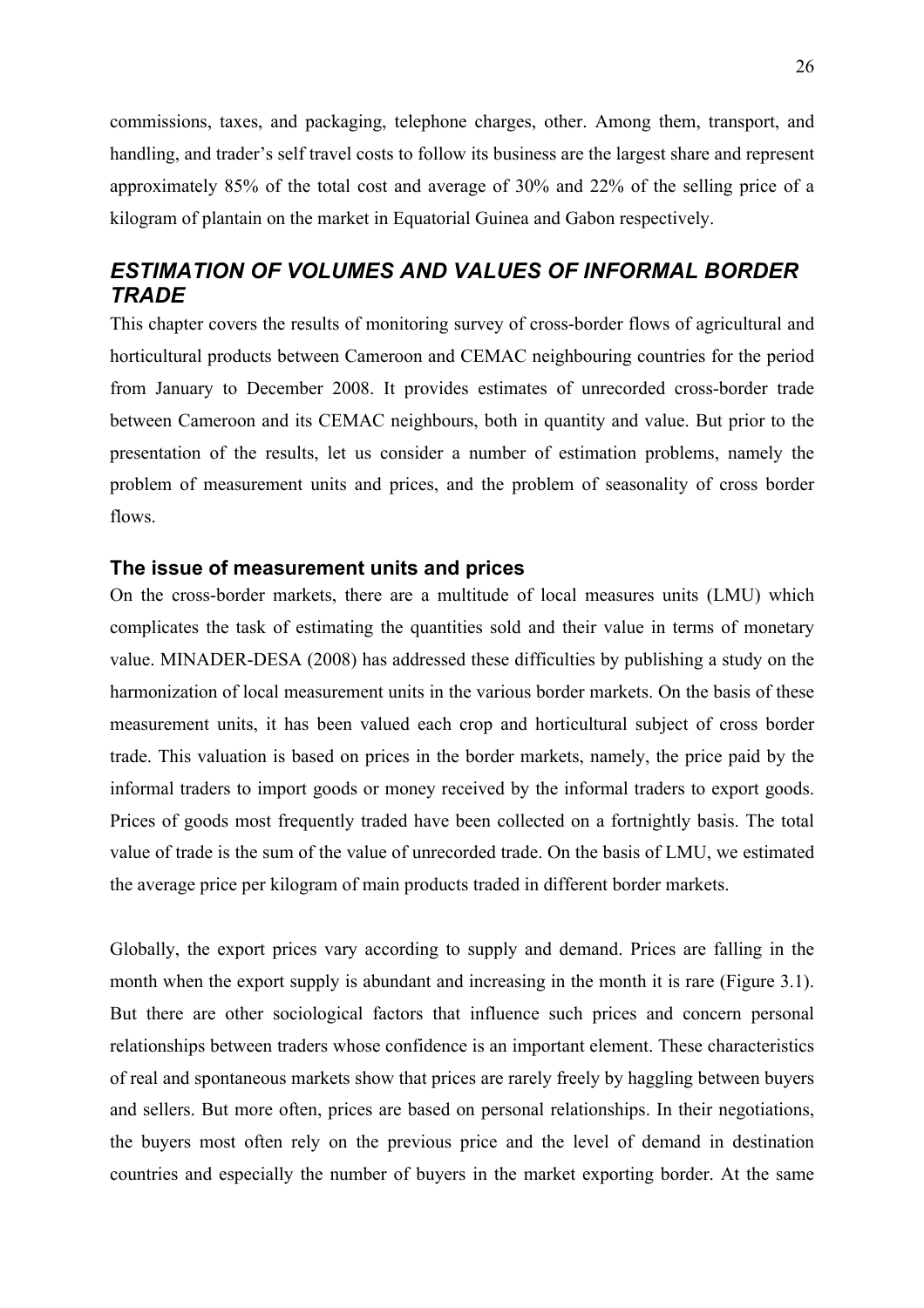time, they appreciate the level of the supply of the day by the abundance of traders selling in the market.



Figure 3.1: Evolution of export prices (CFAF / kg) during the year for some agricultural and horticultural products from Cameroon to its CEMAC neighbours

### **The problem of seasonality of exported products**

Among the 70 products exported from Cameroon to its CEMAC neighbours only a few are marketed regularly over the 12 months of the year. These include products such as plantain, onion, tomato, avocado, cassava sticks, carrots and bell peppers. Figure 3.2 shows how varied the exports of these products to neighbouring countries on 12 months of the year. Note that the plantain is the most important agricultural product in terms of regular tonnage reaching its peak during the first months of the year and then decline, reaching its lowest level in July, August and September before resuming to increase from the month of October. The tonnages of the onion move in the opposite direction from those of the plantain in that they reach their peak in July, August and September when plantain exports are lowest. The tomato is the product that moves constantly with a tonnage of 100 tonnes exported each month which it should be emphasized that a few months of scarcity are May, August and September. The change in other products such as avocado, cassava sticks, carrot and bell pepper is almost identical with periods of abundance in the months from May to September against periods of scarcity at the beginning and the end of the year.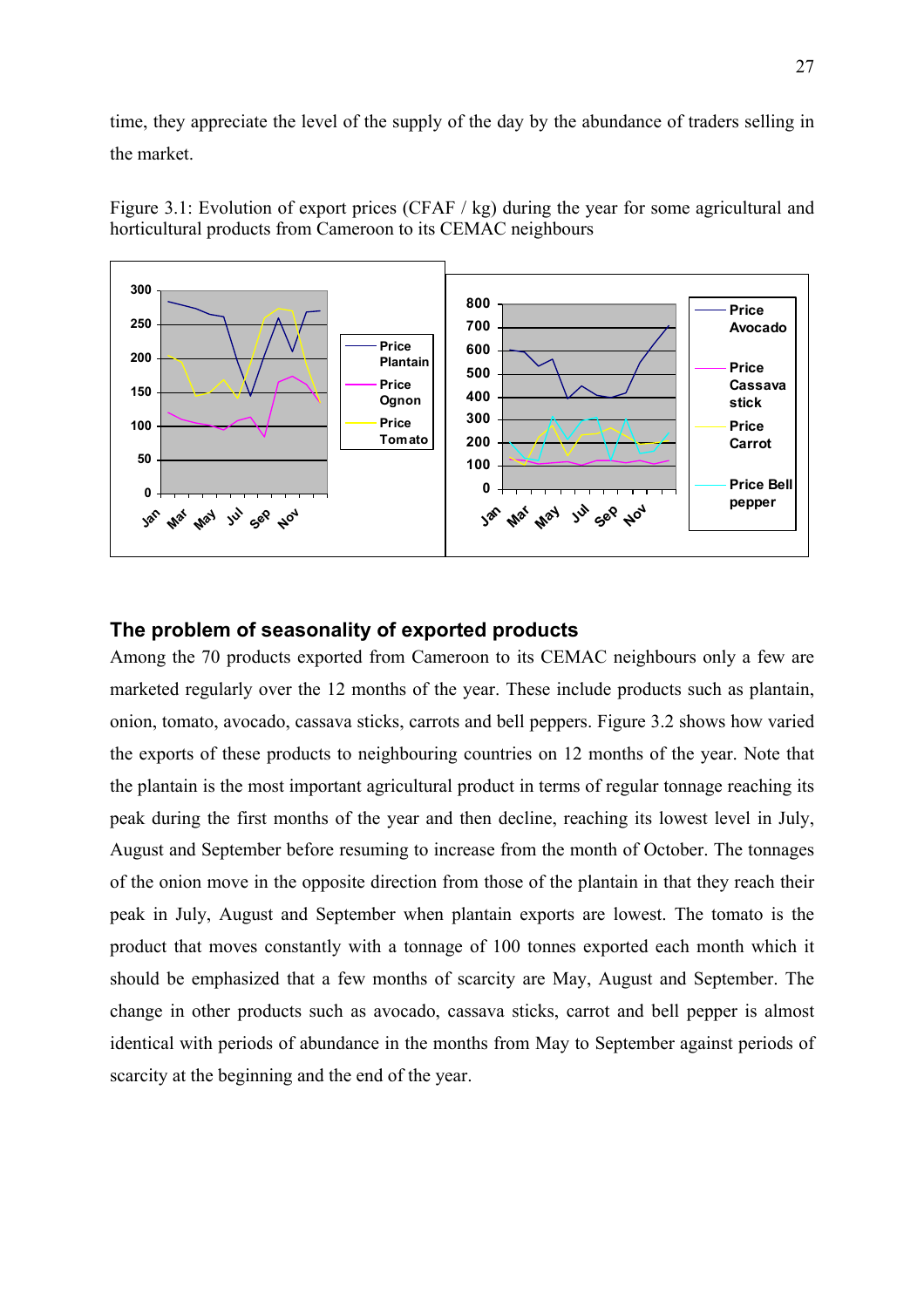Figure 3.2: Seasonality of some agricultural and horticultural products exported from Cameroon to its CEMAC neighbours



### **The estimated figures**

The results presented in Table 3.4 indicate that in 2008 a volume of just over 155 000 tons of agricultural and horticultural products has been shipped from Cameroon to its CEMAC neighbours for an estimated value of almost 38 billion francs CFA. CEMAC Importers of Cameroon products are in descending order: Equatorial Guinea (41%), Chad (29.5%), Gabon (12.4%), Congo (11.5%) and CAR (5.6%).

| <b>Countries of</b>           | <b>Border markets</b> | Quantities    | <b>Values</b>  | $\frac{6}{6}$ |
|-------------------------------|-----------------------|---------------|----------------|---------------|
| destination                   |                       | (in tons)     | (in CFAF)      |               |
|                               |                       |               |                |               |
| Gabon                         | Abang Minko'o         | 5 3 2 0 . 2 5 | 1 256 566 284  |               |
|                               | Kye-ossi              | 8 6 26 35     | 2 037 419 400  |               |
|                               | Aboulou               | 5 399.75      | 1 275 343 037  |               |
|                               |                       | 19 346.35     | 4 569 328 727  | 12.4          |
| Eq. Guinea                    | Campo                 | 36 915        | 10 419 213 824 |               |
|                               | Idenau                | 23 990.2      | 6 771 204 754  |               |
|                               | Kye-ossi              | 2 8 2 1 .05   | 796 237 929    |               |
|                               |                       | 63 726.25     | 17 986 656 508 | 41.2          |
| Congo                         | Moloundou             | 17818         | 2 959 966 286  |               |
|                               | Kentzou               | 18            | 2 990 200      |               |
|                               |                       | 17836         | 2 962 956 487  | 11.5          |
| <b>CAR</b>                    | Garoua Boulaï         | 7430          | 1453 863 261   |               |
|                               | Kentzou               | 1 2 4 7       | 244 006 391    |               |
|                               |                       | 8677          | 1697869653     | 5.6           |
| Chad                          | Kousseri              | 45869         | 10 639 870 720 | 29.5          |
| Total                         |                       | 155 454.60    | 37 856 682 095 | <b>100</b>    |
| Source: Authors' calculations |                       |               |                |               |

Table 3.4: Quantity and estimated values of agricultural and horticultural products exported from Cameroon to its CEMAC neighbours, 2008

Source: Authors' calculations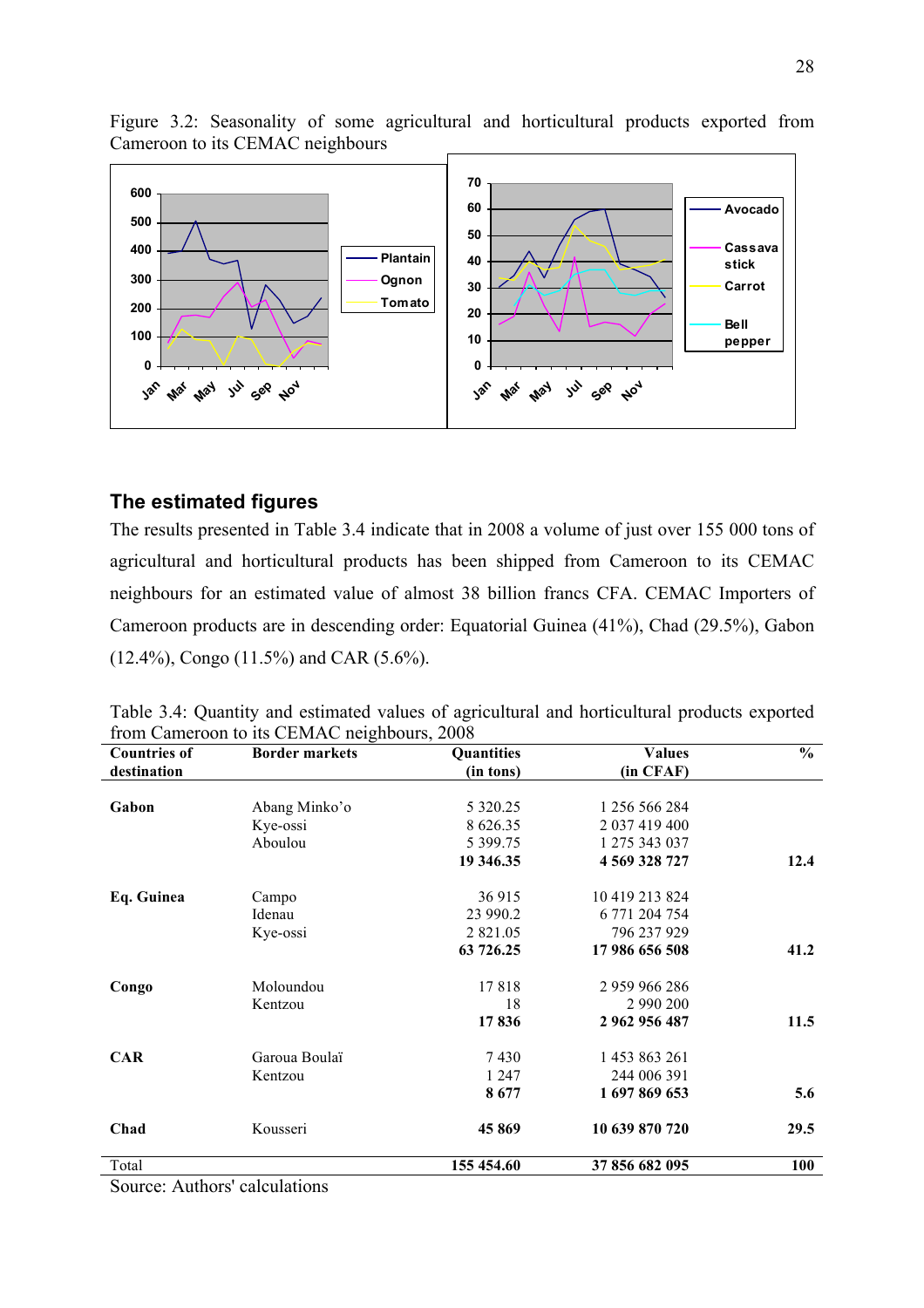Products exported to Equatorial Guinea pass mainly through border markets like Campo with 58% of flows, Idenau with 38% and Kye-ossi with only 4% of the flows. For Chad, the products pass through the main border that is Kousseri. For Gabon, the products pass through border posts like Kye-ossi (63% of flows), Abang-Minko and Aboulou each with about 18% of flows. Products pass essentially by Moloundou to Congo and Garoua Boulaï and Kenzou to RCA.

Estimations of cross-border trade according to exported products have been calculated and the results are shown in Appendices 1 and 2. There are more than 70 agricultural and horticultural products covered by the informal cross-border trade between Cameroon and its CEMAC neighbours which the mains (over 50 tons per year) are: avocado, plantain, carrots, flour cassava, mango, onion, tomato, potato, pepper, parsley, cola, etc.. The main products of the number of fewer than 20 represent about 67% of Cameroon's exports to its CEMAC neighbours. The others are wood forest products, livestock products, the seafood, agricultural and horticultural products which their annual tonnages are rarely exceed 50 tons. They are: bitter bark, beets, mandarin, lily, African pear, the djansang, grapefruit, pepper, coconut, dry maize, millet, shrimp, fresh carp, honey, eggs, chicks, fresh fish, etc…

# *COMPARISON OF ESTIMATED FIGURES OF INFORMAL TRADE WITH THOSE OF OFFICIAL OR FORMAL TRADE*

The base year for the official data used in comparisons with the informal trade was 2008. Table 3.5 shows the results of the comparison between official exports and unofficial exports (informal) between Cameroon and each of its five CEMAC neighbours. Customs statistics (INS, 2009) show that total exports from Cameroon to the CEMAC is 39.5 billions. Our estimations give 38 billions as total informal exports (unrecorded) that are an equivalent amount not taken into national accounts. Checking the list of products exported officially, one can confirm the fact that the agricultural and horticultural commodities are not included in official statistics. The products subject to registration, are mainly manufactured goods such as sugar, beer, metal sheets, fabrics, household soap, cement, batteries and electric batteries, cosmetics, textiles refined sugar, new tires, bars, horseshoes, wheat flour, matches, chocolate, salt packed, etc..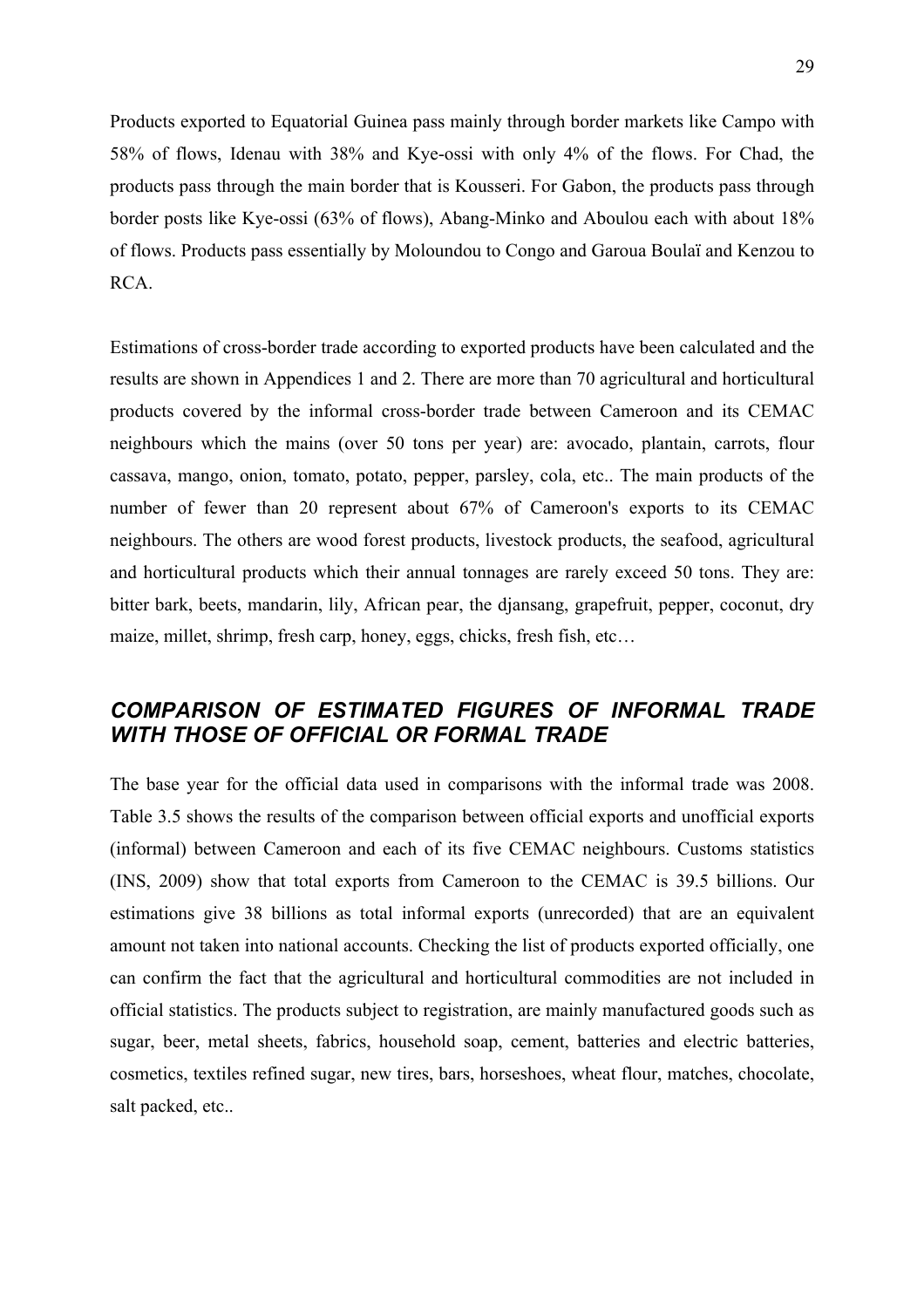| Destination<br>country | Official<br>exports | Unofficial<br>Exports<br>(informal) | Total exports<br>including the<br>informal trade | % of informal<br>trade<br>compared to<br>official trade | % of informal<br>trade compared to<br>total exports |
|------------------------|---------------------|-------------------------------------|--------------------------------------------------|---------------------------------------------------------|-----------------------------------------------------|
| Gabon                  | 8 090 576 754       | 4 5 69 3 28 7 27                    | 12 659 905 481                                   | 56.5                                                    | 36.1                                                |
| Eq. Guinea             | 12 253 918 538      | 17 986 656 508                      | 30 240 575 046                                   | 146.8                                                   | 59.5                                                |
| Congo                  | 6 222 845 443       | 2 962 956 487                       | 9 185 801 930                                    | 47.6                                                    | 32.3                                                |
| <b>CAR</b>             | 3 824 277 976       | 1 697 869 653                       | 5 522 147 629                                    | 44.4                                                    | 30.7                                                |
| Chad                   | 9 182 834 046       | 10 639 870 720                      | 19 822 704 766                                   | 115.9                                                   | 53.7                                                |
| <b>Total</b>           | 39 574 452 754      | 37 856 682 095                      | 77 431 134 849                                   | 95.7                                                    | 48.7                                                |

Table 3.5: Comparison of formal and informal trade of agricultural and horticultural between Cameroon and other countries of the CEMAC

Sources: Authors' calculations

The comparison in relative terms shows that 96% of the official trade is informal or unrecorded and includes mainly agricultural and horticultural products. This percentage is 49% of total trade by adding the estimated figures to official trade. An analysis by country of destination shows that the majority of informal trade is oriented to Equatorial Guinea, whose informal exports are higher than official ones. It's the same for Chad. For Gabon, the informal or unofficial exports represent more than half of official exports. The Congo and the CAR are the countries which receive small informal flows (below 50% of official exports). The large volume of informal trade recorded that moves to Equatorial Guinea and Gabon would be explained by visa problems between these countries and Cameroon while all belong to the same sub-regional grouping which is the CEMAC. For Chad, informal trade would be explained by the distance from Cameroon production areas to the border where traders would circumvent the customs officers to pay fewer taxes in order to minimize marketing costs.

# *REASONS FOR DEVELOPMENT OF INFORMAL TRADE IN THE CEMAC*

As the CEMAC countries are part of the same sub-regional grouping, there is no formal tariff barriers between them. However, the system of taxation of certain products is random and informal (AGROCOM, 2005). Thus, the tax imposed on agricultural products has not fixed and varies from one border post to another on the same product. Between Cameroon and Gabon, the informal taxes levied by the police and the gendarmerie on the roads would be exorbitant. For manufactured goods, the customs levy a VAT (value added tax) of 18.7%. According to the same sources of Investigation (AGROCOM, 2005), to cross the border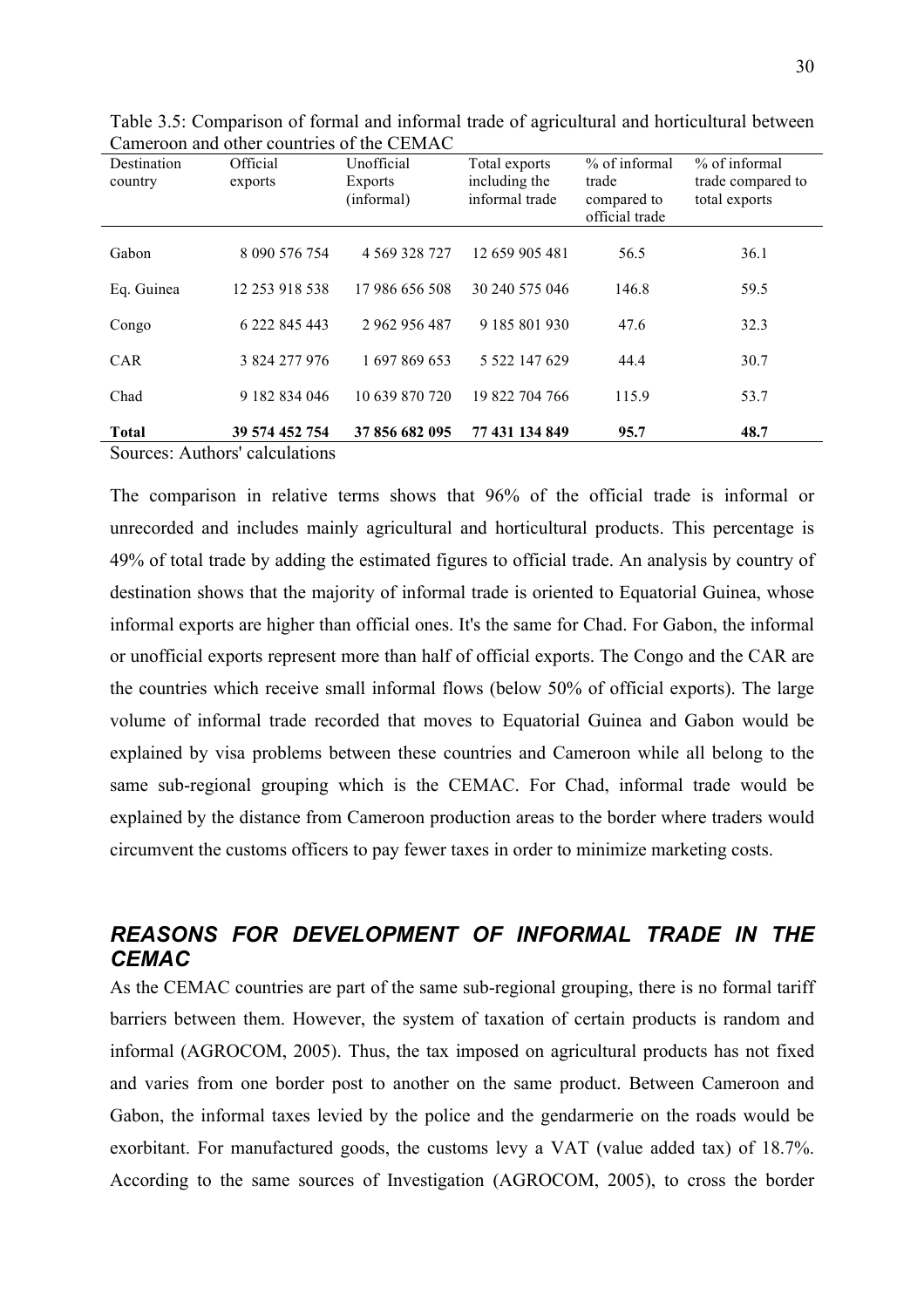between Cameroon and Equatorial Guinea and Gabon, Cameroon pay an amount of CFAF 1 000 without a receipt and must submit their identification at the police station. It must also have a visa which cost CFAF 31 500. Outside the official crossings, there are parallel tracks to cross borders.

It is legitimate to ask whether the development of informal trade is explained by the only costs and charges mentioned above? In general and according to a study of CEA-BSRAC (2007), the informal trade of agricultural products in Central Africa is explained by several factors including: the cultural and family ties across boundaries, religion such as by example, Islam that has allowed traders in northern Cameroon and Chad to build relationships and a sales network on the basis of their faith, the economic crisis with its adverse consequences on employment and inflation. In addition to these factors, some constraints to the development of cross-border trade of agricultural products between the CEMAC countries are behind the development of informal trade. It can nevertheless be grouped under four distinct categories namely: infrastructural and institutional constraints (the poor condition of roads and telecommunication characterized by areas that are not sufficiently covered by the communication network, the unit cost of telephone call from one country to another exorbitant), technological constraints (poor quality of packaging, storage problems) and human constraints (organized crime known as the roadblocks, police harassment ....).

#### **4. Conclusion and recommendations**

With the diversification of its supply of agricultural and horticultural product that is relatively abundant, Cameroon constitutes the main partner of the cross-border trade in the CEMAC sub-region. Because of the liberal institutional framework of CEMAC, this trade is growing thanks to the entrepreneurial spirit of traders/dealers operating on border markets witch are places of transit of these products to Cameroon neighbouring countries, although their profiles are not always the same. The volumes of exported food commodities from Cameroon, according to official statistics, indicate a growing trend in volumes and values of exports, although this trend is underestimated. The biggest receiving markets of these Cameroonian products are Gabon and Equatorial Guinea, particularly through the border markets of Kye Ossi, Abang Minko and Aboulou that are real neuralgic distribution channels serving those countries. The trip on these channels is indicative of the various constraints impeding the full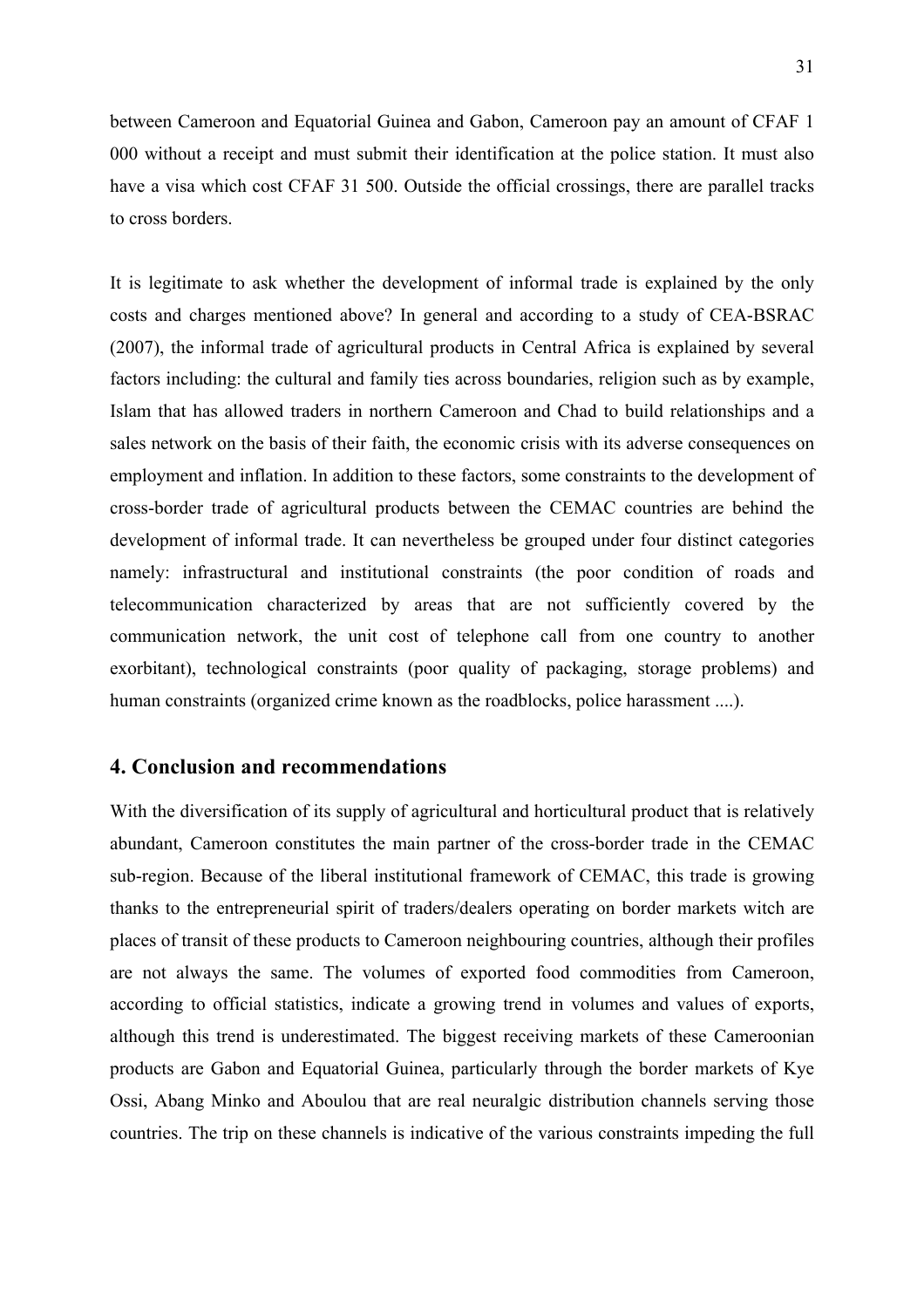development of border trade. However, despite these obstacles, cross-border trade contributes to cover the supply deficit of agricultural products in the recipient countries.

The volume of informal or unrecorded trade of agricultural and horticultural products between Cameroon and its neighbours is huge, and plays an extremely vital, but without any official recognition in the economies of the CEMAC countries in general and Cameroon in particular. The importance of informal trade figures estimated in this research suggests that there is great potential in the regional economy to increase the volume of intra trade within CEMAC. To achieve this, all trade barriers should be lifted mainly between Cameroon and Equatorial Guinea on one hand and between Cameroon and Gabon on the other where visa barriers greatly restrict conditions for a harmonious trade and less risky. In this way, traders will sell more formally to customers of these two countries at reduced prices. In addition, since the volume / value of informal trade was even higher in some cases to formal exchanges, it is evident that contributions from the informal sector to GDP, the food security of the sub-region and employment are important and should be revised in the light of these findings. This study did not assess the impact on employment and income, but the potential contribution of informal trade employment for border communities is obvious.

With trade liberalization that characterizes the CEMAC, governments should ensure that small farmers and traders, including those in Cameroon, where almost all agricultural and horticultural products are grown, have access to all markets by removing barriers visas, promoting access to adequate capital and new methods of risk management to respond to requests for agricultural products from the CEMAC sub-region. The ability of farmers to respond will of course depend on rainfall and soil conditions, the level of agricultural technology, and the level of institutional support services available (agricultural research, extension, rural infrastructure and credit facilities), but much of the political will of member countries to really liberalize the movement of people and goods between their countries, condition of a good business environment.

Finally, let's make some recommendations for future research:

1. The objective of the study on estimation of trade between Cameroon and its CEMAC neighbours has left many questions unanswered. The level of income from the informal or unregistered trade must be estimated at the household level, thus allowing the evaluation of its impact.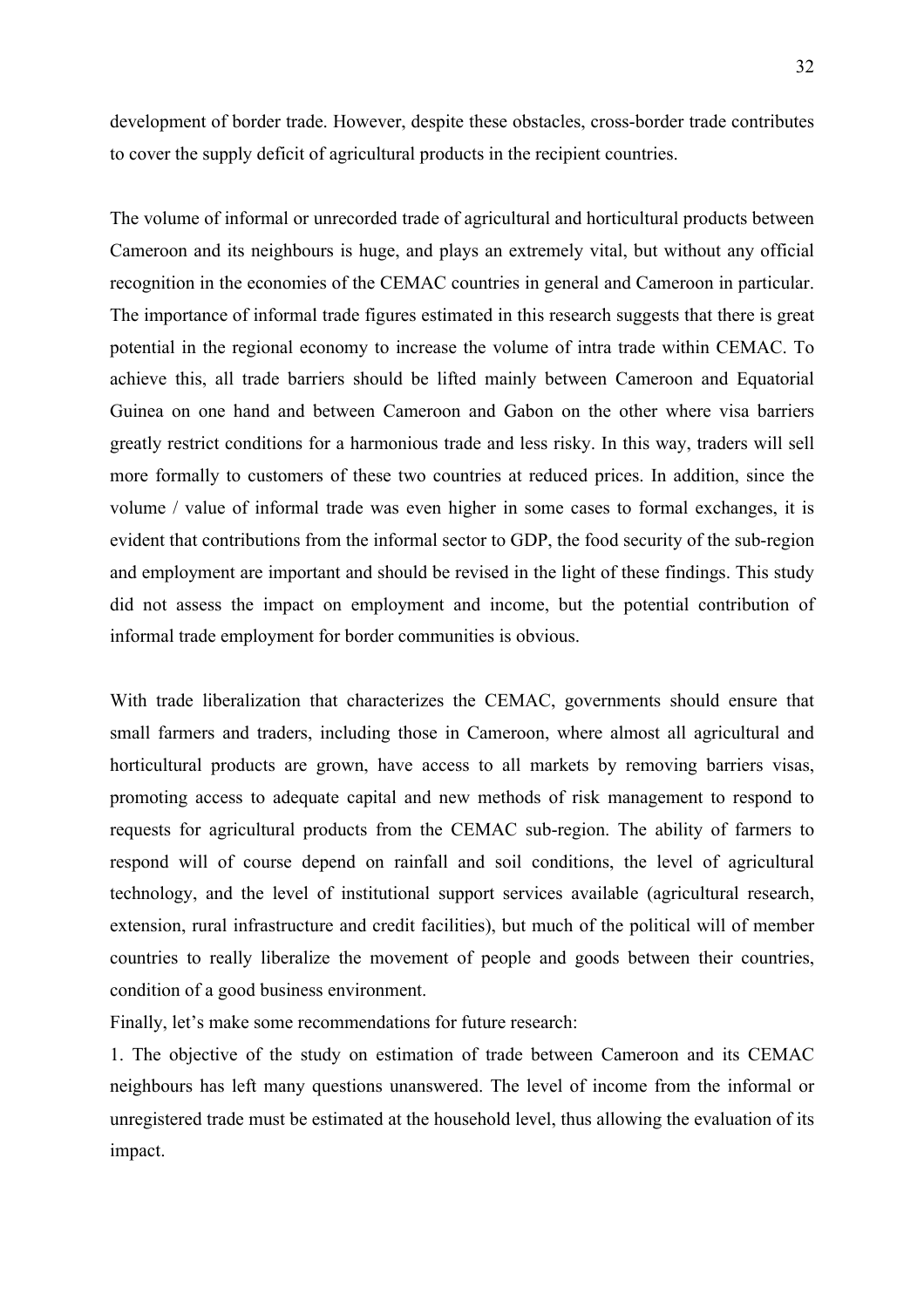2. The costs of trade through official and unofficial channels to be compared. This could help to understand the factors that reduce the volume of informal trade channels for formal trade.

### **References**

Ackello-Ogutu, C. 1996. *Methodologies for Estimating Informal Cross-border Trade in Eastern and Southern Africa*. SD Publication Series, Office of Sustainable Development Bureau for Africa, USAID.

Ackello-Ogutu, C. 1997. Unrecorded Cross-Border Trade Between Kenya and Uganda. Implications for Food Security. SD Publication Series, Office of Sustainable Development Bureau for Africa, USAID.

Arndt, C. and J. Van Dunem. 2009. "Estimating the Elasticity of Evasion". *Journal of Development Studies*. 45(2009): 1010-1025.

Arndt, C. and F. Tarp. 2008. "Trade Policy and the Missing Revenue". *Journal of African Economies*. 17(2008): 131 – 160.

Aryeetey, E. 2009. "The Informal Economy, Economic Growth and Poverty in Sub-Saharan Africa". Paper prepared for the AERC Project Workshop on "Understanding Links between Growth and Poverty Reduction in Africa"

BEAC. 2007. Rapport d'activité. Yaoundé, Cameroun

Bamou E. 2005. Intégration régionale et performance économique des pays de la CEMAC : une analyse basée sur un modèle d'équilibre général calculable multi pays. Thèse de doctorat d'Etat. Université de Yaoundé II.

Bennafla K. 2002. Le commerce frontalier en Afrique centrale. Acteurs, espaces, pratiques. Karthala, Paris, France.

CCI 2005. Etude sur le commerce intra-Ceeac.

CEA-BSRAC 2007. Le commerce informel en Afrique centrale.

CIRAD-SCAC 2007. Quantification des flux transfrontaliers entre le Cameroun et ses voisins de sa frontière sud. Rapport de recherche.

De Miras. 1991. L'informel : mode d'emploi. In Lautier B., Miras de CI. et Morice A., *L'Etat et l'informel*, Paris, L'Harmattan, pp. 77 – 142.

Fisman, R. and W. Shang-Jin. 2004. "Tax Rates and Tax Evasion: Evidence from "Missing Imports" in China", *Journal of Political Economy*, 2(112): 471-496, April.

Herrera, J. 1995. Les échanges transfrontaliers entre le Cameroun et le Nigéria. Rapport final de l'observatoire OCISCA, Pars DIAL, 150 p.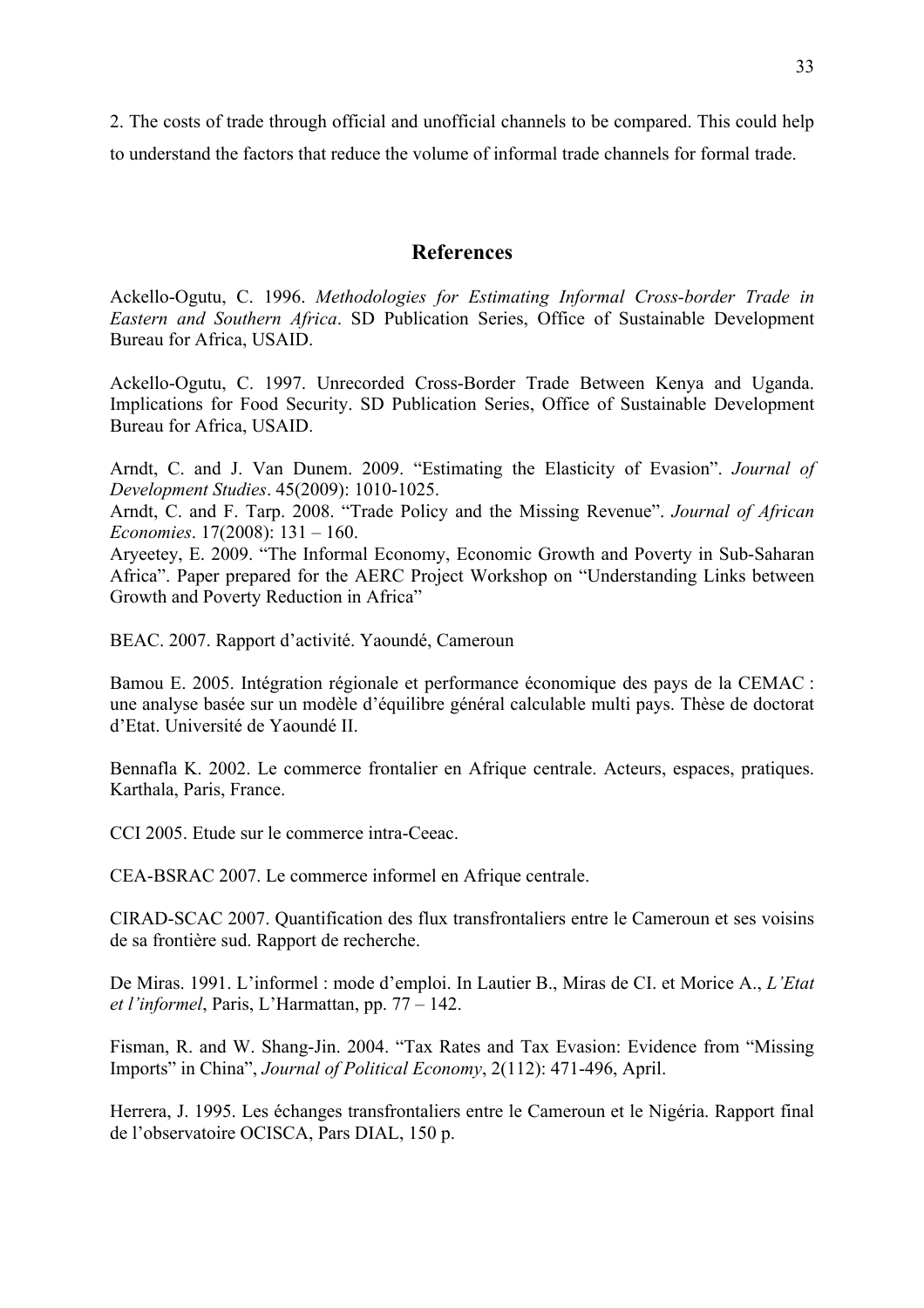Hibou, B. 1999. La privatisation des Etats. Paris, Karthala, coll. « Recherches internationales », 398 p.

INS 2006. Annuaire statistique du Cameroun.

Macamo, J. L. 1999. Estimates of Unrecorded Cross-Border Trade Between Mozambique and Her Neighbors. SD Publication Series, Office of Sustainable Development Bureau for Africa, USAID.

MINADER-DESA 2008. Bulletins des changes Cameroun et CEMAC + Nigéria. N°s 1, 2, 3 et 4.

Ongaro, W.A. 1995. *Food Production and Consumption in the Context of Border Trading: An Application to Eastern and Southern Africa*. United Nations Economic Commission for Africa. Paper presented at the workshop on the planning for the Development of Border Regions, Kariba, Zimbabwe. (August 23-25).

PNUD. 2008. Rapport sur le développement dans le monde. Washington DC

Touna Mama. 2008. L'économie camerounaise. Un nouveau départ. Edition Afridic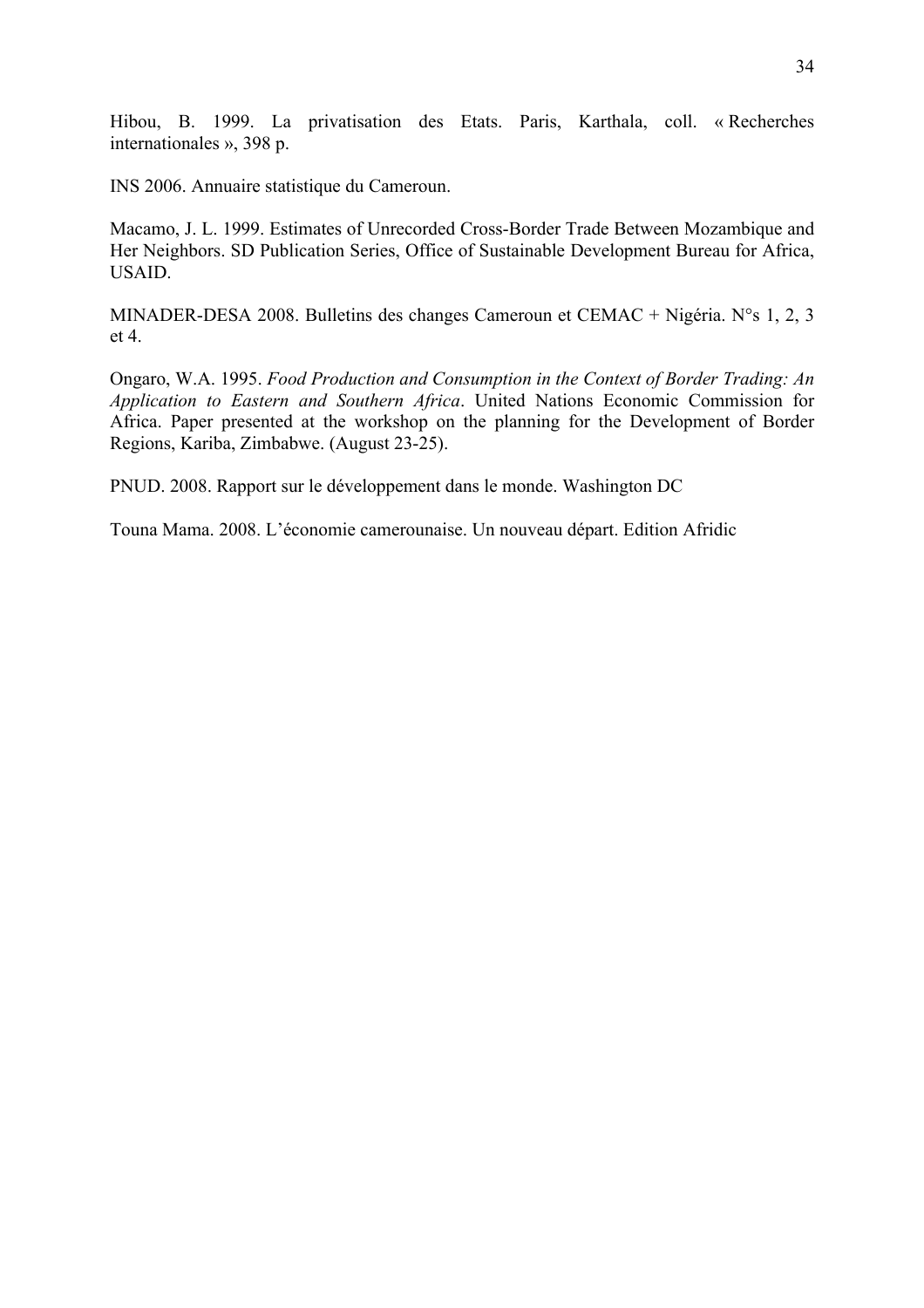Appendix 1: Estimated annual quantities and values of major agricultural and horticultural products traded between Cameroon and neighbouring countries of CEMAC, 2008

<sup>2</sup> Dotted lines indicate that figures are not significant.

Source: Authors' calculations